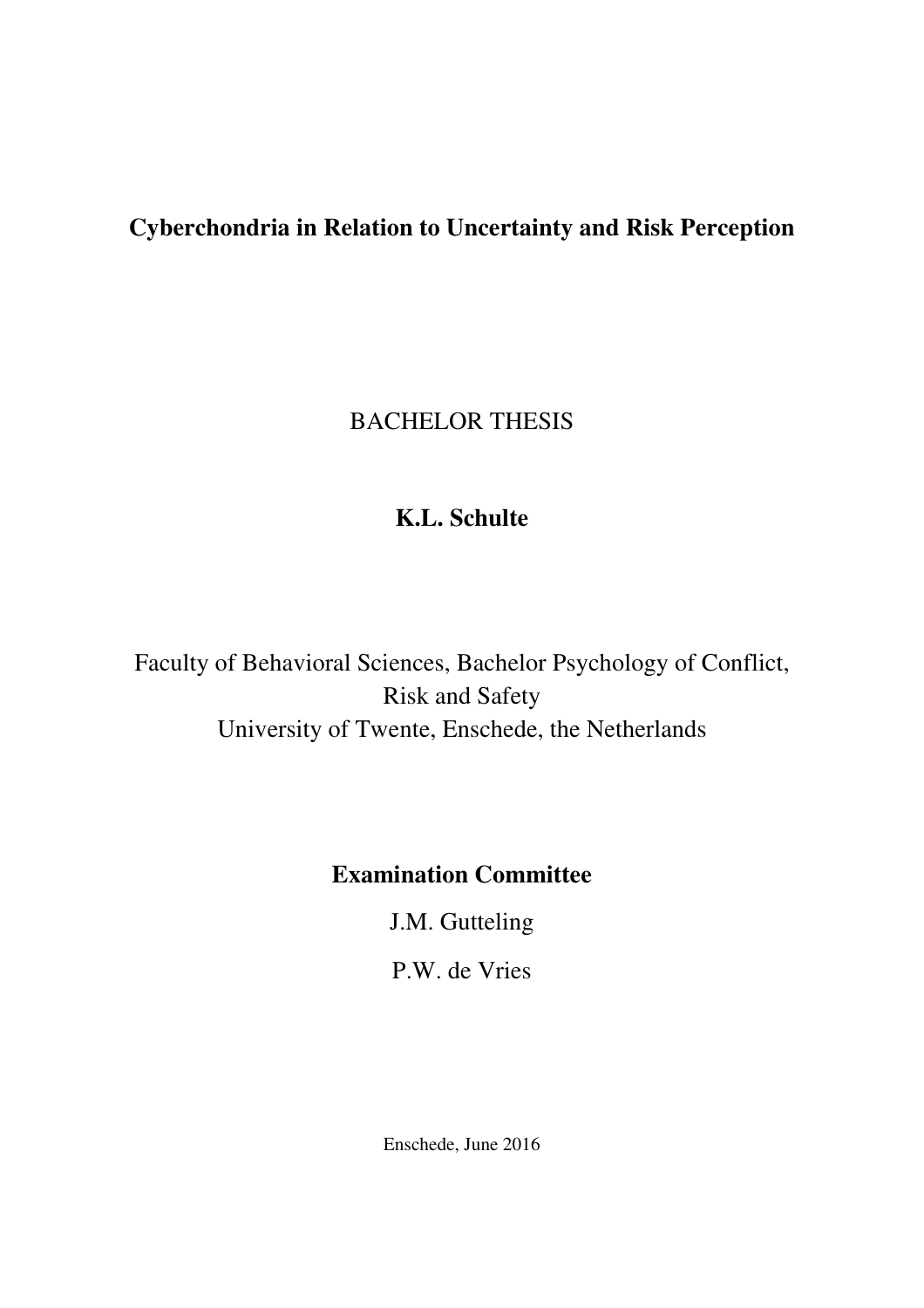## **Abstract (English)**

Due to consumers' increased access to information via the internet, online self-diagnosis of health conditions has proliferated (Avery et al., 2012). The Internet makes it much easier for many people to seek health information themselves, become more exposed to a wider array of health information, and become more involved in their own healthcare (Cline & Haynes, 2001; Rice & Katz, 2001). Nevertheless studies have shown that the use of the Internet as a diagnostic methodology can lead to consumers misdiagnosing themselves and adopting treatments that are inappropriate, wasting money and unnecessarily worrying about illnesses that they do not have (Bupa, 2011 in Robertson et al., 2014). They persist in high levels of anxiety, rather than seeking advice from a qualified health care professional (Bupa, 2011 in Robertson et al., 2014). This makes the web a potentially dangerous and expensive place for health information seekers (White & Horvitz, 2009).

 Thus, increased consumer access to self-diagnosis tools creates a double-edged sword for consumer well-being (White & Horvitz, 2009). The purpose of this study is to solve this dilemma or respectively enhance the conditions for both, consumers and medical professionals by analyzing information seeking behavior.

 In this research, the main focus was put on uncertainty, measured by the construct information sufficiency. Therefore, the correlation between information sufficiency and information seeking frequency, risk perception and the probability of making wrong selfdiagnoses were examined by means of an online survey.

 The results showed that there is a significant correlation between information sufficiency and the probability of making wrong self-diagnoses. The remaining results showed no significant correlations.

 However, the research revealed some practical implementations. It showed that nearly everyone at least once used the Internet in order to look up medical information and that most people are lacking the ability to properly handle those pieces of information. Finally, this study provides a sufficient basis for further research on this topic. It clearly underlines the importance of focusing on the adjustment of 'the doctor in the mouse' and taking this phenomenon seriously.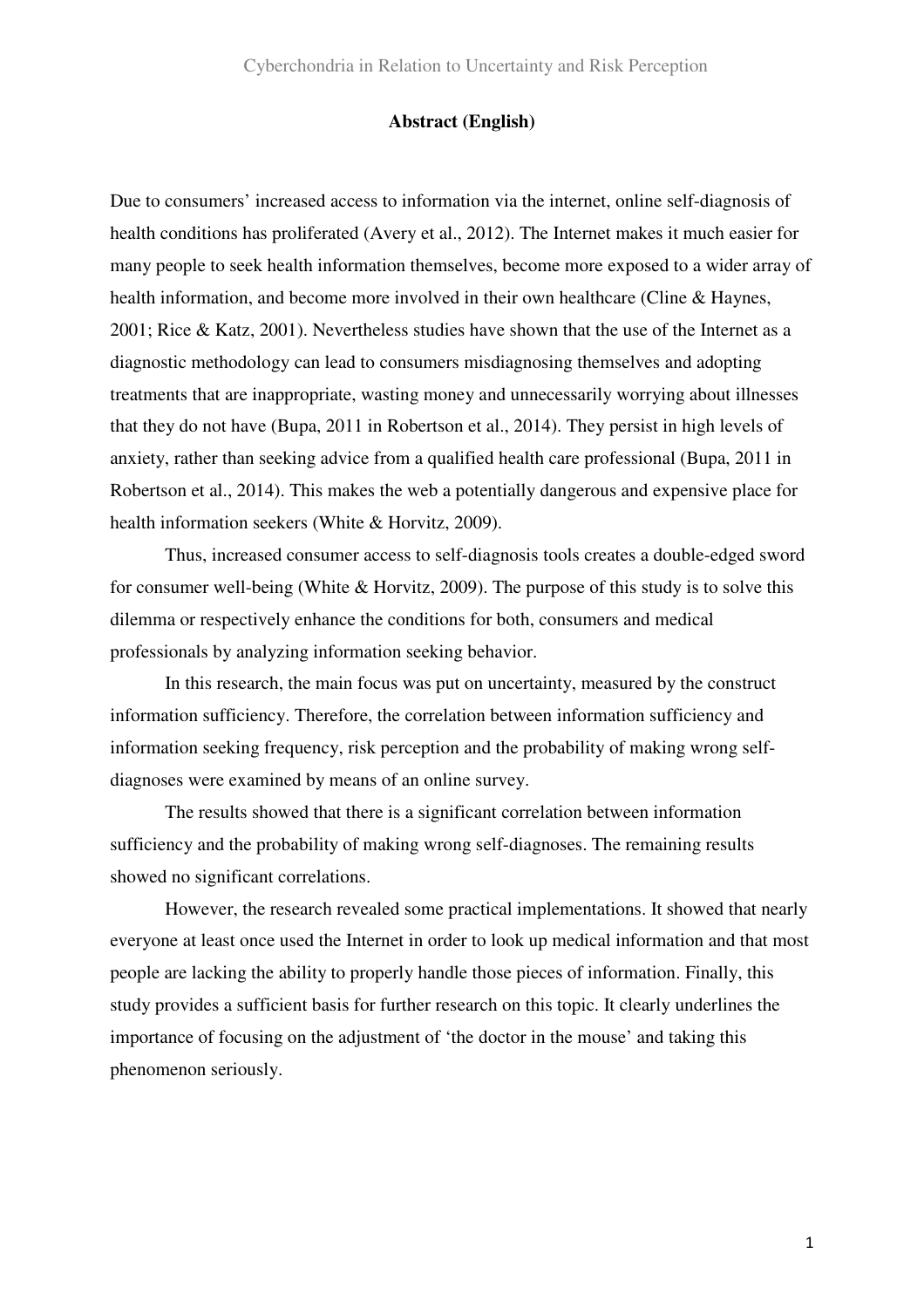## **Abstract (Dutch)**

Door de toegenomen toegang van consumenten tot informatie via het internet, heeft het fenomeen zelfdiagnose ongemeen aan populariteit gewonnen (Avery et al., 2012). Het internet maakt het veel gemakkelijker voor veel mensen om zelfstandig informatie over gezondheid op te zoeken en om meer betrokken te voelen bij hun eigen gezondheidszorg (Cline & Haynes, 2001; Rice & Katz, 2001). Toch hebben studies aangetoond dat het gebruik van het internet als een diagnostische methode kan leiden tot consumenten die zichzelf misdiagnosticeren, behandelingen die niet geschikt zijn, het verspillen van geld of het onnodig zorgen over ziektes die er niet zijn (Bupa, 2011 in Robertson et al., 2014). Mensen volharden op hoge niveaus van angst, in plaats van naar advies van een gekwalificeerde zorgverlener te vragen (Bupa, 2011 in Robertson et al., 2014). Dit maakt het web een potentieel gevaarlijke en dure plaats voor informatie zoekers (White & Horvitz, 2009).

 Dus, een vergroot toegang voor consumenten tot zelfdiagnose instrumenten creëert een tweesnijdend zwaard voor het welzijn van de consumenten (White & Horvitz, 2009). Het doel van deze studie is dit dilemma respectievelijk op te lossen en de voorwaarden voor zowel consumenten als medische professionals te verhogen door het analyseren van zoekgedrag.

 In dit onderzoek werd de nadruk gelegd op onzekerheid, gemeten door het construct information sufficiency. Daarom wordt de correlatie tussen information sufficiency en information seeking frequency, risicoperceptie en de kans op het maken van foute zelfdiagnoses onderzocht door middel van een online enquête.

 De resultaten toonden aan dat er een significante correlatie bestaat tussen information sufficiency en de kans op het maken van verkeerde zelfdiagnose. De overige resultaten toonden geen significante correlaties.

 Desnietaltemin liet het onderzoek een aantal praktische implementaties zien. Het bleek dat bijna iedereen tenminste een keer medische informatie heeft opgezocht en dat de meeste mensen niet over het vermogen beschikken om goed met deze informatie om te kunnen gaan. Tot slot geeft deze studie een voldoende basis voor verder onderzoek over dit onderwerp. Dit onderzoek onderstreept duidelijk het belang van de aanpassing van 'de dokter in de muis' en dat dit fenomeen moet serieus worden aangezien.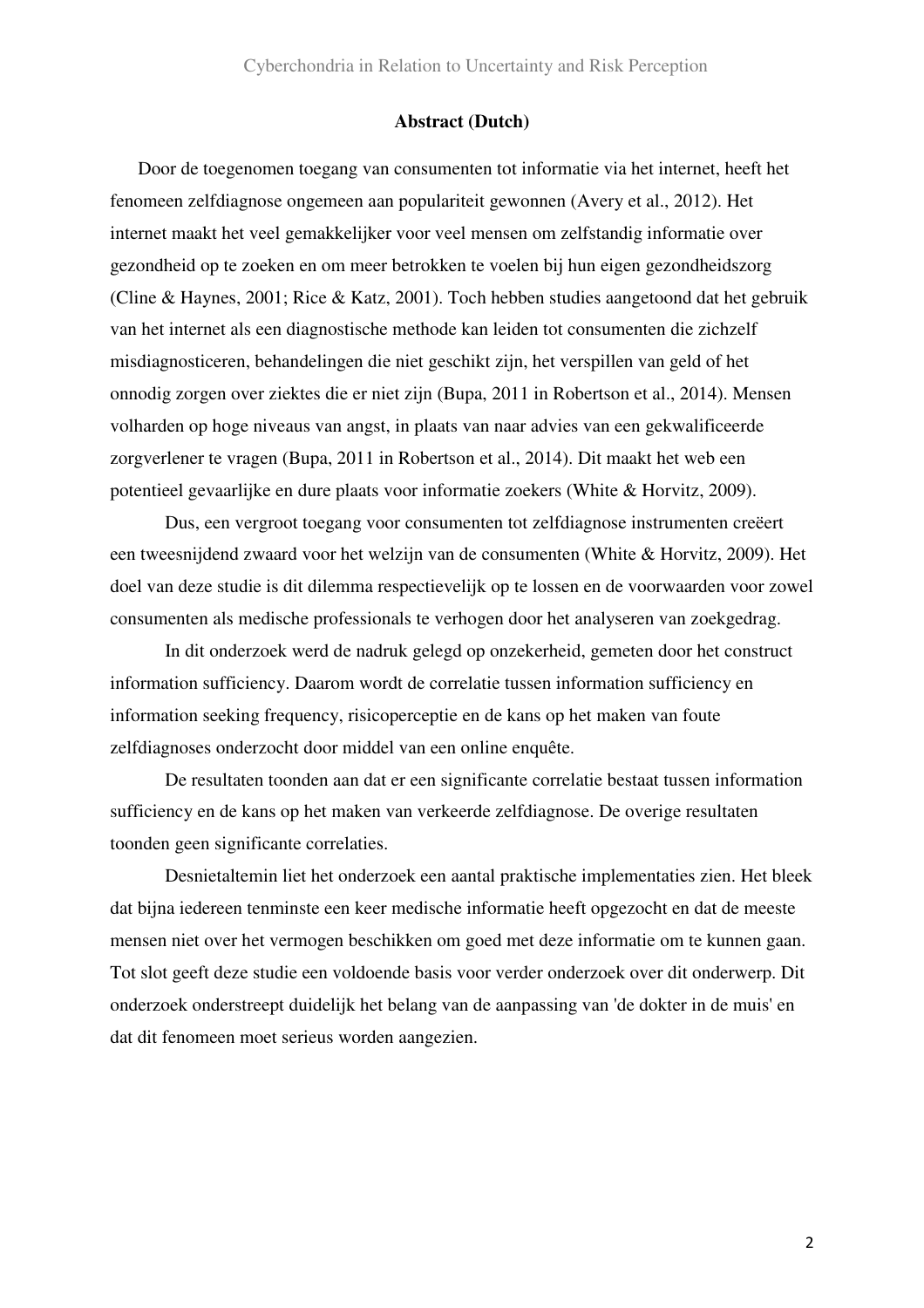#### **Introduction**

Nowadays, the lay public has more opportunities than ever before in history to take an active role in their own health care (Rains, 2007). The Internet and the World Wide Web have become widely used resources for health information (Cline & Haynes, 2001; Fox & Fallows, 2003; Morahan-Martin, 2004). Actually, per day, more people use the Internet to obtain medical information than visit a health care professional (Fox & Ranie, 2002). In addition, studies have shown that 8 in 10 Americans have at least once searched for health care information online (Pew Internet and American Life Project, 2007).

Due to consumers' increased access to information via the internet, online selfdiagnosis of health conditions has proliferated (Avery et al., 2012). The Internet makes it much easier for many people to seek health information themselves, become more exposed to a wider array of health information, and become more involved in their own healthcare (Cline & Haynes, 2001; Rice & Katz, 2001). Online self-diagnosis refers to consumers engaging with technology by applying their own knowledge and skills to generate medical diagnoses themselves, without the participation of a health care professional (Hu and Haake, 2013). Online self- diagnosing is not only easily accessible, it also offers potential benefits for both consumers and health care professionals, for example cost and time saving, availability of a wide array of information, support for interpersonal interaction and social support, tailored information and anonymity (Finch et al., 2008).

However, the Australian Medical Association has labelled the 'doctor in the mouse' as alarming (News Limited, 2013 in Robertson et al., 2014). Next to a variety of advantages, using the Internet for health and medical information also has a lot of disadvantages (wasting money for unnecessary medication, technical language, unequal access), obstacles (overload, disorganization, complex searching commands and medical language, impermanence), and dangers (lack of peer review, inaccurate or misleading information, risk-promoting messages, online reinforcement of pathologies, addiction) (Cline & Haynes, 2001; Rice & Katz, 2001). And also Benigeri and Pluye (2003) showed that exposing people with no medical training to complex terminology and descriptions of medical conditions may put them at risk of harm from self-diagnosis and self-treatment (Benigeri & Pluye, 2003 in White & Horvitz, 2009). Studies have shown that the use of the internet as a diagnostic methodology can lead to consumers misdiagnosing themselves and adopting treatments that are inappropriate, wasting money and unnecessarily worrying about illnesses that they do not have (Bupa, 2011 in Robertson et al., 2014). They persist in high levels of anxiety, rather than seeking advice from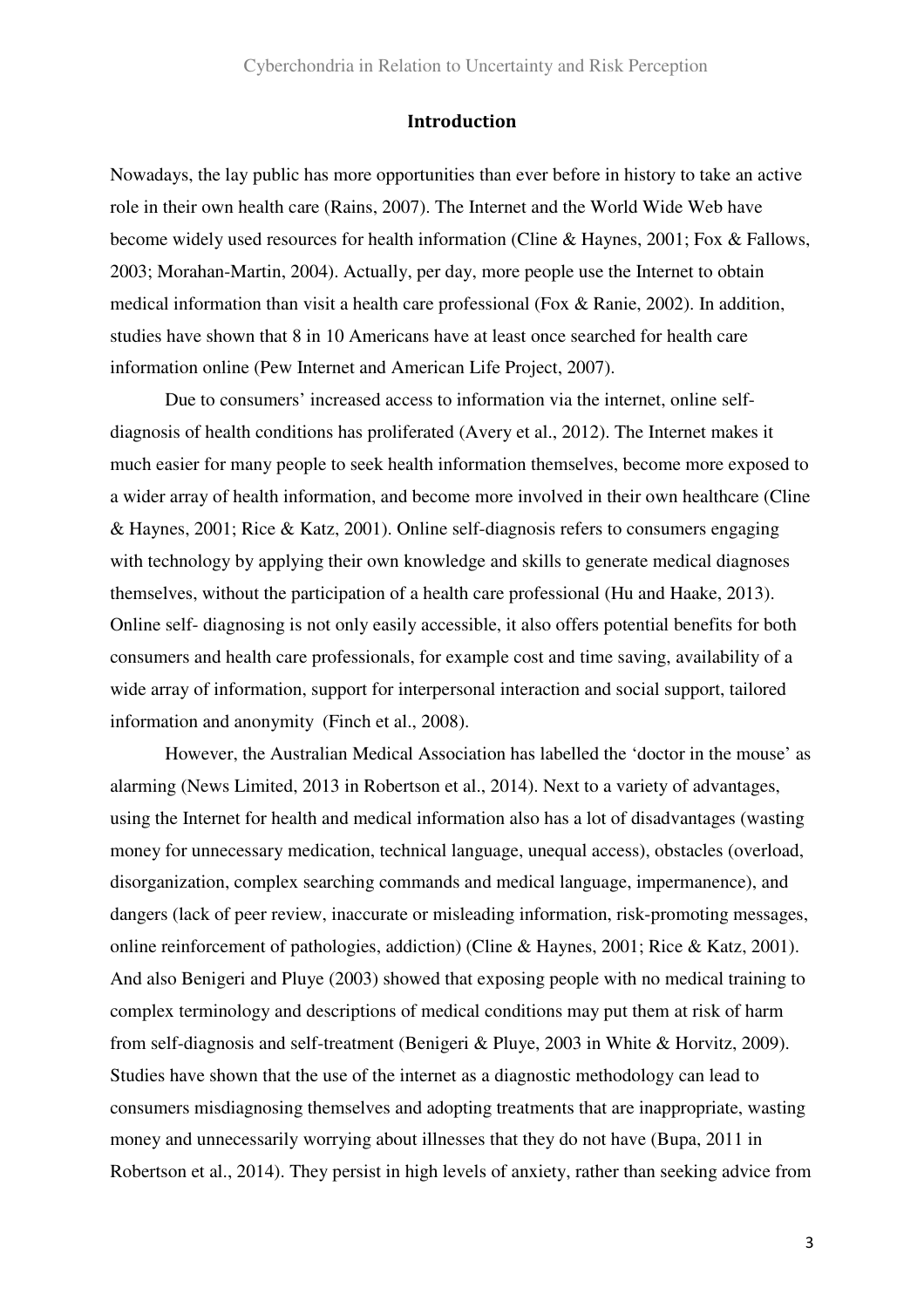a qualified health care professional (Bupa, 2011 in Robertson et al., 2014). For such unfounded escalations of common symptomatology, based on the review of search results and literature on the web, the term *cyberchondria* is used (White & Horvitz, 2009).

Such a risk of cyberchondria makes the web a potentially dangerous and expensive place for health information seekers (White & Horvitz, 2009). Due to that, online selfdiagnosis can negatively influence the consumer health and well-being in itself and furthermore create adverse public health impacts (Robertson, 2014). Thus, increased consumer access to self-diagnosis tools creates a double-edged sword for consumer wellbeing (White & Horvitz, 2009).

 The purpose of the study is to solve this dilemma or respectively enhance the conditions for both, consumers and medical professionals. Nevertheless, one cannot detain consumers from seeking medical information on the internet but one can adjust self-diagnosis pages on the internet to preclude consumers' anxiety and uncertainty.

 Research has shown that seeking medical information can lead to decreases and/or increases in uncertainty, depending on the content of the information but also on the consumer's appraisal and interpretation of that information (Mishel, 1984). However, searching for medical information on the internet has the potential to lead to greater levels of uncertainty and therefore exacerbate health anxiety (Fergus, 2013). Studies have shown that individuals who score high on uncertainty find ambiguous situations highly distressing (Fergus, 2013). Moreover, the tendency to form catastrophic interpretations of ambiguous health information is mostly related to health anxiety at high levels of uncertainty (Fergus, 2013). Based on these findings, individuals who score high on uncertainty might be expected to experience increased health anxiety as a result of searching for medical information on the Internet (for example cyberchondria) (Fergus, 2013). As such, this study will investigate the following research question: To what extent does uncertainty affect the information search behavior on medical information?

## **Theoretical framework**

Based on these considerations, this study looks into the variable uncertainty regarding to medical information seeking which again causes anxiety and uncertainty. Uncertainty is defined as the inability to determine the meaning of illness-related events (Mishel, 1984). It is the cognitive state created when the person cannot adequately structure or categorize an event because of the lack of sufficient cues (Mishel, 1984). Uncertainty occurs in a situation in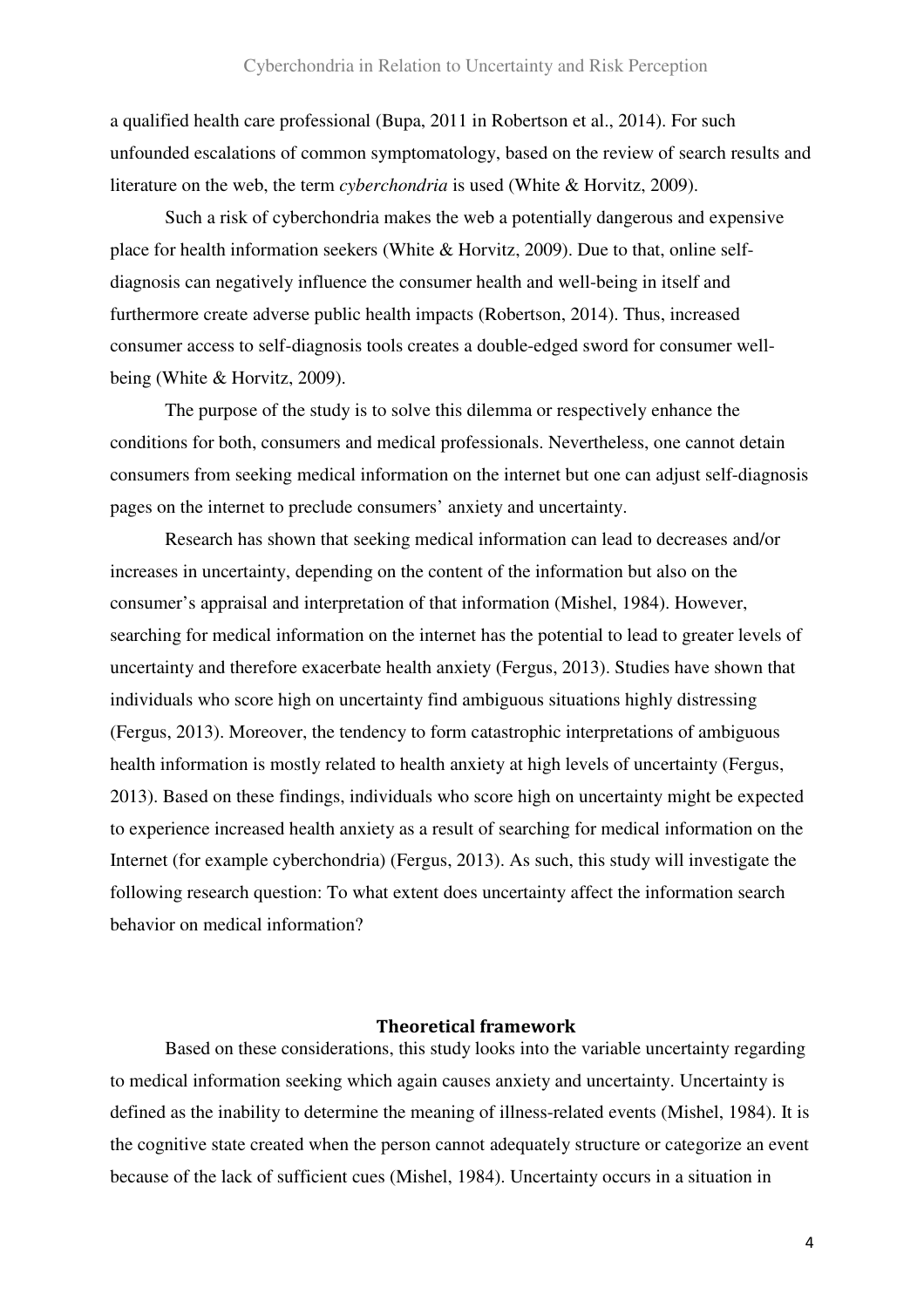which the decision maker is unable to predict outcomes accurately (Mishel, 1984).

 Pertaining to this study, the FRIS (Framework for Risk Information Seeking) is used to measure and explain uncertainty. This model contains the variable information sufficiency which equals the construct uncertainty. According to Windschitl and Wells, uncertainty 'exists only in the mind; if a person's knowledge was complete, that person would have no uncertainty' (Windschitl and Wells, 1996, p. 343). Information sufficiency picks up this aspect of complete or incomplete knowledge and is therefore a suitable construct to measure uncertainty.

 The variable information insufficiency according to the FRIS consists of a discrepancy between the amount of knowledge held and the amount of knowledge someone perceives as necessary in order to deal with a certain risk. If the discrepancy and the lack of knowledge rise, the only way to lower the discrepancy is to seek for information. According to Atkin (1973), the need for information is a function of extrinsic uncertainty produced by a perceived discrepancy between the individual's current level of certainty regarding important environmental objects and a criterion state he seeks to achieve (Atkin, 1973). If the discrepancy between current knowledge and wanted knowledge is too high, people feel uncertain about that certain topic. In consequence they begin to worry about their health status. In general, an individual who worries is concerned about a future event, is uncertain about the outcome, has negative expectations, and feels anxiety (MacLeod et al., 1991).

 According to Shannon and Weaver (1949), the presentation of information reduces uncertainty: the more information a person receives, the lower their uncertainty. Kuhlthau (1993) has also proposed uncertainty as a basic principle for information seeking, drawing upon her research, noting that 'Uncertainty and anxiety can be expected in the early stages of the information search process… Uncertainty due to a lack of understanding, a gap in meaning, or a limited construct initiates the process of information seeking.' (Kuhlthau, 1993). It is usually assumed that, whether one is reading or conversing, one is at least partially engaged in an attempt to reduce uncertainty (Case, 2002).

Finally, people who are more likely to experience uncertainty are more likely to seek information on the Internet. In addition do people also seek information to reduce uncertainty, thus the other way around. Individuals with a higher discrepancy should therefore experience higher levels of uncertainty and in consequence seek information about medical issues more often. On the basis of this knowledge, the following hypothesis can be derived: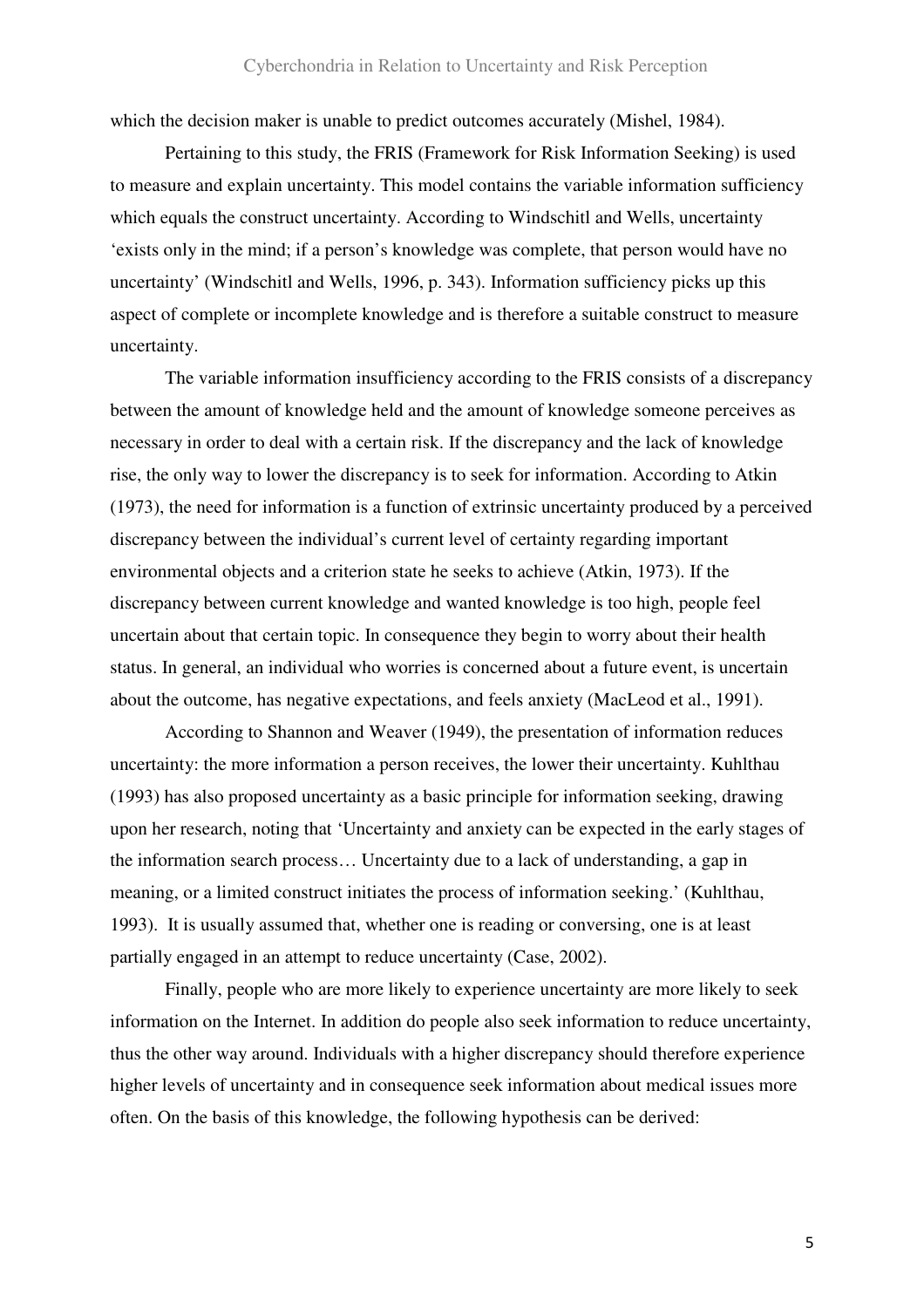**H1:** People who score low on information sufficiency more often use the internet for seeking information about medical issues than people who score high on information sufficiency.

# **Wrong Self-Diagnoses**

There is little research done regarding making wrong self-diagnoses. The possibility to look up symptoms on the Internet is quite a young one and consequently, the risk of making selfdiagnoses is hardly investigated. As such, it would be interesting to have a closer look at the type of people who make self-diagnoses with the help of medical web pages. There is evidence that the need for information is caused by extrinsic uncertainty which is produced by a discrepancy between already gained knowledge and knowledge one wants to seek (Atkin, 1973). In consequence, people with a big gap between gained and wanted knowledge should therefore be more likely to experience uncertainty about making self-diagnoses competently. As such, people with a higher discrepancy are experiencing a higher need for information. In consequence, they make self-diagnoses on the basis of a perceived lack of knowledge which could result in making wrong-self diagnoses. This relation between information sufficiency and making wrong self-diagnoses is still very vague. For this reason, the following hypothesis and its measurement should shed light on this relation:

**H2:** People with low levels of information sufficiency have a higher chance on making a wrong self-diagnosis than people with high levels of information sufficiency.

## **Risk Perception**

Perceived risk has been the focus of interest of researchers for several decades. Risk perception is and always was a substantial factor of every living being. The ability to sense and avoid harmful environmental conditions is necessary for the survival of all living organisms (Slovic, 1987). Survival is also aided by an ability to codify and learn from past experience (Slovic, 1987). Humans have an additional capability that allows them to alter their environment as well as respond to it (Slovic, 1987). This capacity creates and reduces risk (Slovic, 1987). Most people rely on intuitive risk judgments when facing a risk which are typically called 'risk perceptions' (Slovic, 1987).

 Psychological research on risk perception originated in empirical studies of probability assessment, utility assessment and decision-making processes (Edwards, 1961). An important development in this area has been the discovery of a set of mental strategies, called heuristics,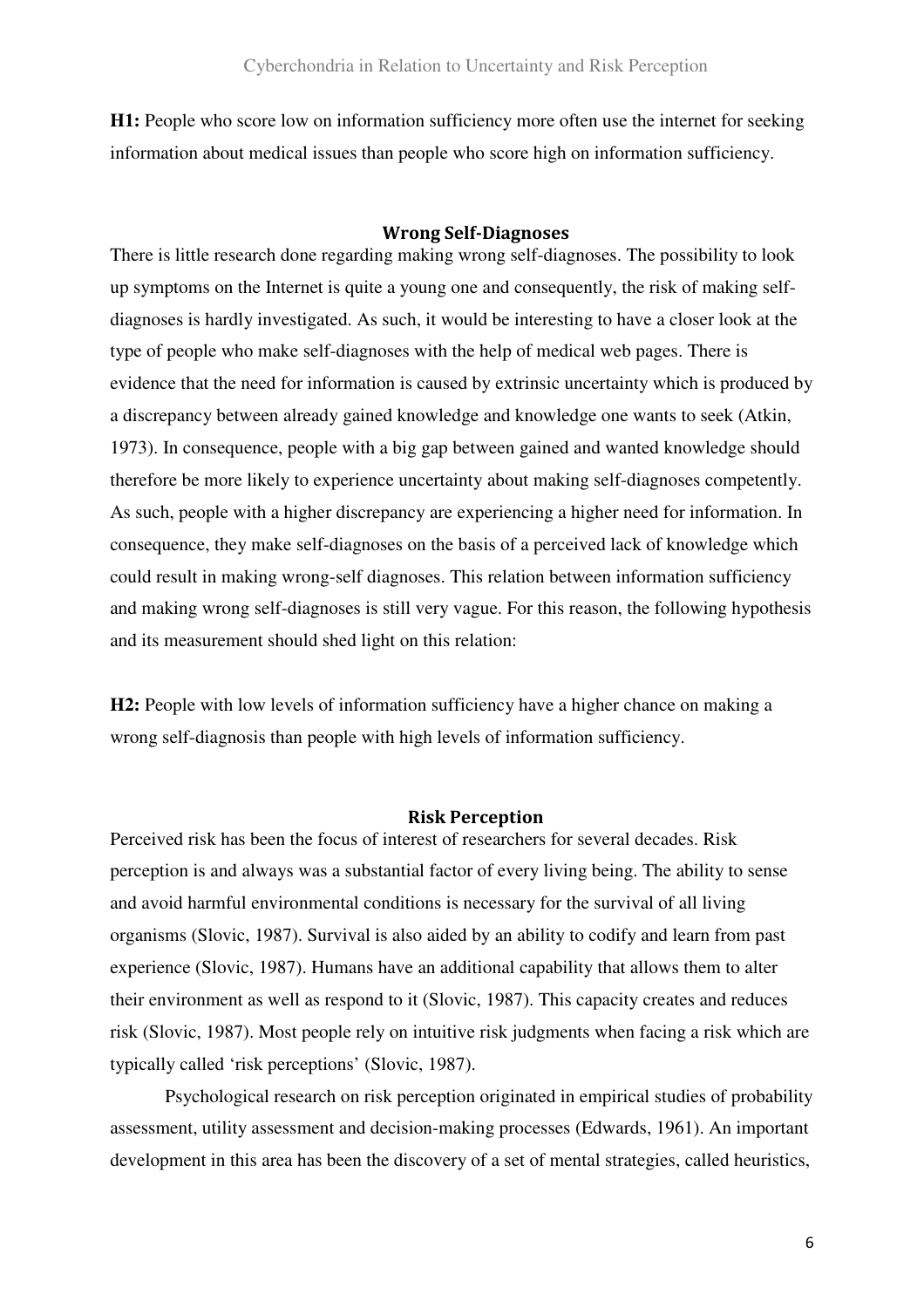that people employ in order to make sense out of an uncertain world (Kahneman et al., 1982). Laboratory research on basic perceptions and cognitions has shown that the anxieties generated by life's gambles cause uncertainty to be denied, risks to be misjudged (sometimes overestimated and sometime underestimated), and judgments of fact to be held with unwarranted confidence (Slovic, 1987). And this is exactly what is happening with the perception of the risk of making self-diagnoses: People's risk perception might lead to uncertainty to be denied, risks of self-diagnoses to be underestimated or overestimated or selfmade medical judgments to be held with unwarranted confidence. In consequence risk is perception an important factor that needs to be taken into account when looking at the risk of making self-diagnoses. It is important to get to know to what extent risk perception is influenced in order to be able to evaluate the handling of self-diagnoses on the Internet.

 This research aims to investigate to what extent uncertainty influences factors of making self-diagnoses on the Internet. Hence, uncertainty is closely related to risk and part of many theories of behavior (Sjöberg et al., 2004). And also Johnson and Scicchitano (2000) argue that risk perception and uncertainty are distinct concepts when assessing risks (Johnson & Scicchitano, 2000). This research aims to investigate how and whether uncertainty and risk perception correlate.

 It is known that a higher risk perception is assumed to reflect higher levels of uncertainty (Ter Huurne, 2008). This approach is taken as a basis for the current study: It is certain that higher levels of risk perception cause higher levels of uncertainty, but do higher levels of uncertainty also cause higher levels of risk perception? Till today, there is no literature to be found that describes this relation. As such, this research will investigate the correlation as a pioneer. Therefore the following research question will be studied:

**RQ1:** People who score low on information sufficiency experience a higher risk perception (regarding medical issues) than people who score high on information sufficiency.

Lower information sufficiency  $H1 \rightarrow \text{more}$  often information seeking behavior  $H2 \rightarrow h$  higher chance making wrong self-diagnoses  $RQ1 \rightarrow h$ igher risk perception

Table 1 *Overview hypotheses/research question*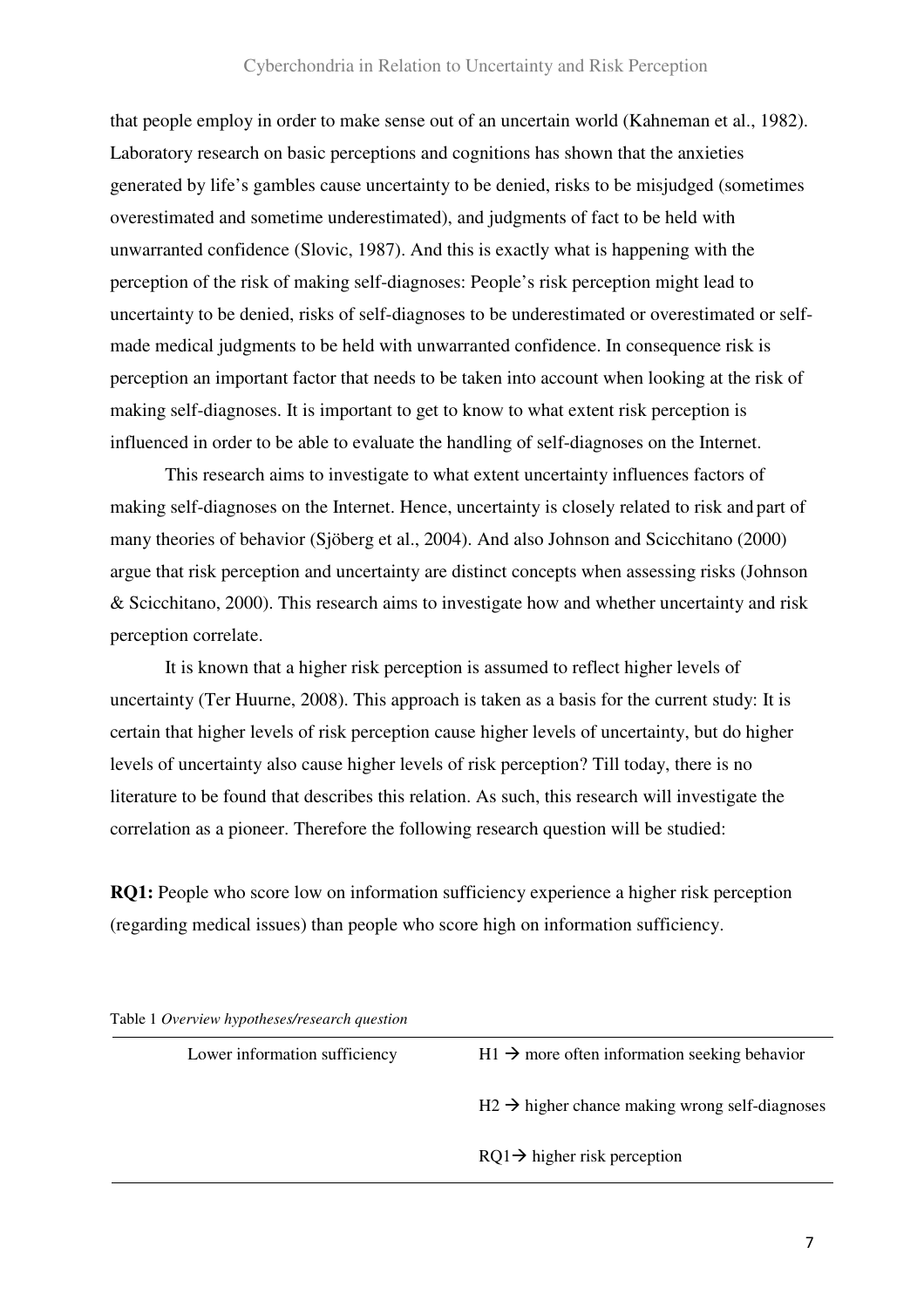### **Method**

## **Design**

To investigate to what extent information sufficiency and risk perception are related to selfmisdiagnoses, an online survey is used. This method is called a questionnaire survey design.

## **Participants**

In total, 144 participants comprised the initial online survey. Out of 144 participants, 24 did not finish the survey which makes a dropout rate of 16,6%. Out of the 121 participants who finished the survey, 57(47,1%) were male and 64 (52,9%) were female with an average age of 27,9 years (min. 15; max. 60; SD=12,7). 3 respondents had a Dutch nationality, 117 were German and one respondent had an Afghanistan nationality. The researcher used a convenience sample technique for the present study. As such, the participants were approached by the researcher herself by social networks or e-mail.

## **Procedure**

All participants received the link that transferred them to the online survey. On the first page, there was the informed consent (see Appendix B). Participants had to agree or disagree with the conditions to start the survey. In case of a disagreement, the survey was ended at this point. When participants agreed with the conditions, the actual survey could be started. All questions were displayed in so called blocks. Thus, participants could not see all questions at once but they were able to see questions that belong to the same construct (e.g. information sufficiency or risk perception). By pressing the next button, they got to the next block. Participants got even the opportunity to go back to a block by pressing the back button. After running through all the blocks, the survey was ended with a termination message where the researcher thanks the participants for taking part in the survey and providing the contact details for further enquiry.

#### **Measures and Manipulations**

In view of the research questions, an online questionnaire in structural form has been designed on the basis of the online program *Qualtrics*. The survey (to be found in Appendix A) comprised twenty-seven items covering different facets: demographic information, information about using the Internet for seeking medical information, information about information sufficiency, information about risk perception, and knowledge testing. Except for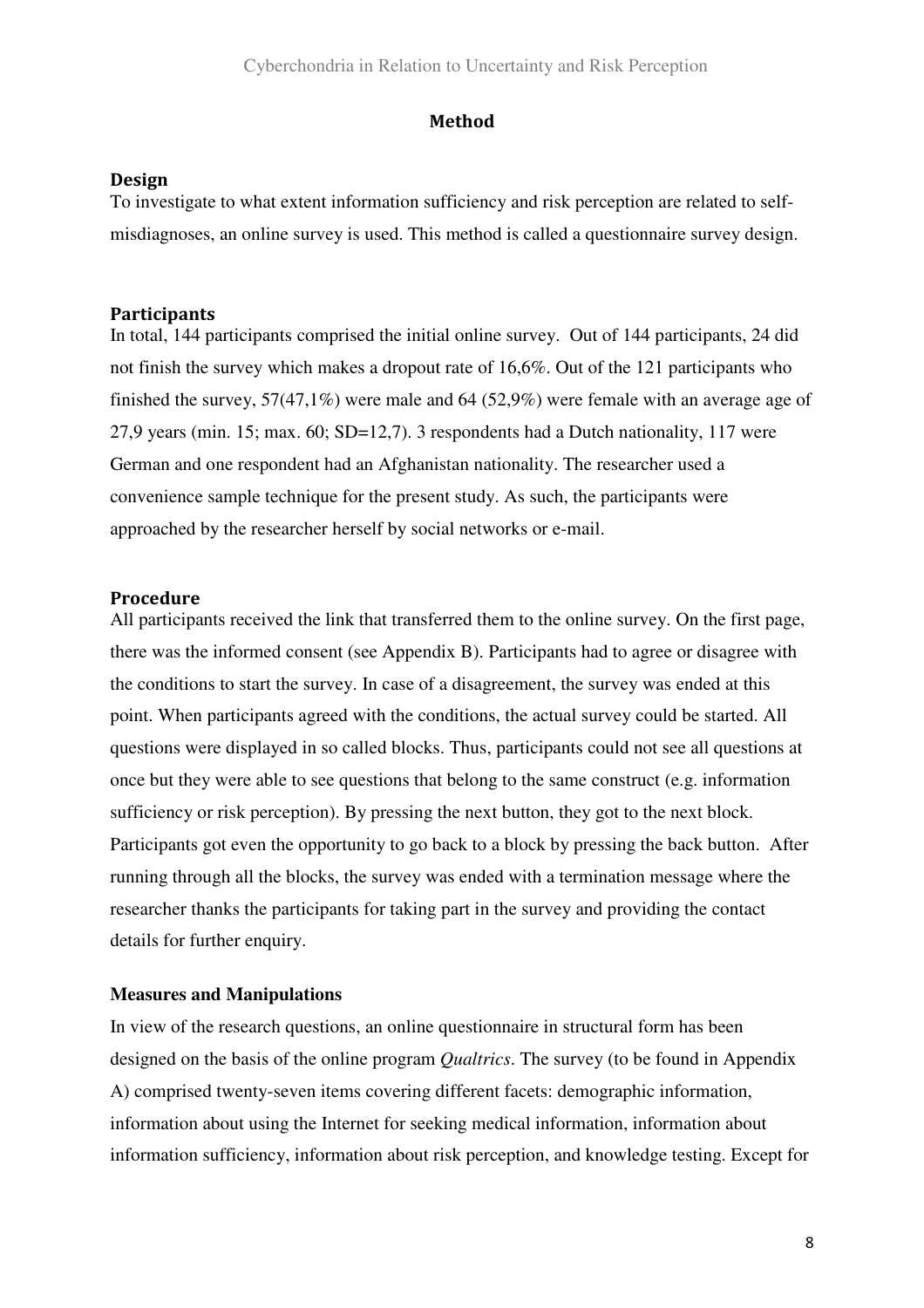the demographic questions, all items were extracted from already existing and validated scales. If necessary, they were adapted to the risk of making self-diagnoses whereby the changes were made as minimal as possible. To facilitate quantification and analysis, only multiple choice questions were used along with rating scales to ensure a response and avoid missing questions.

 The demographic background was measured by means of four items regarding age, gender, nationality and level of education. Information sufficiency was measured by four items taken from the article 'How to trust?' (Huurne & Gutteling, 2009). However, the questionnaire originally was about hazardous substances,so the topic was changed into the risk of self-misdiagnoses. Those items were scored by using a five-point Likert-scale ranging from 1 (strongly disagree) to 5 (strongly agree). This scale was rated with an Alpha value of 0,85. In this case, the Alpha value did not get higher if an item was deleted. As such, the scale was taken with all initial items into further analyses.

 The information seeking behavior for medical information on the Internet was determined by means of six items. The first item of this category was a dichotomous question were the participant had to state whether he or she at least once used the Internet for seeking medical information. The five remaining items were taken from the ehealth literacy scale and scored using a five-point Likert-scale ranging from 1 (not important at all/ not useful at all/ strongly disagree) to 5 (very important/ very useful / strongly agree).

 Furthermore, four items measured the probability of making a wrong self-diagnosis. These items were developed with the help of RightDiagnosis.com which is (according to them) one of the world's leading providers of online medical health information. The site is an independent and an objective source of factual, mainstream health information for both consumers and health professionals. It provides 'a free health-information service to help people understand their health better, offering crucial and factual health information that is otherwise difficult to find' (Rightdiagnosis.com, 2016). Those items consisted of a description of symptoms that were listed under a certain disease. The participant had to make a choice out of eight answers. A number of eight possible answers were taken in order to lower the probability of guessing right. The correct answer was the disease which was related to the symptoms. The other seven options were taken from the list with often made misdiagnoses. In this case, only one answer was the right answer. All other chosen answers were wrong.

 And finally, risk perception was assessed on the basis of the perceived riskiness of several events. Therefore, the Domain-Specific Risk-Taking Scale (DOSPERT)- RT Scale

9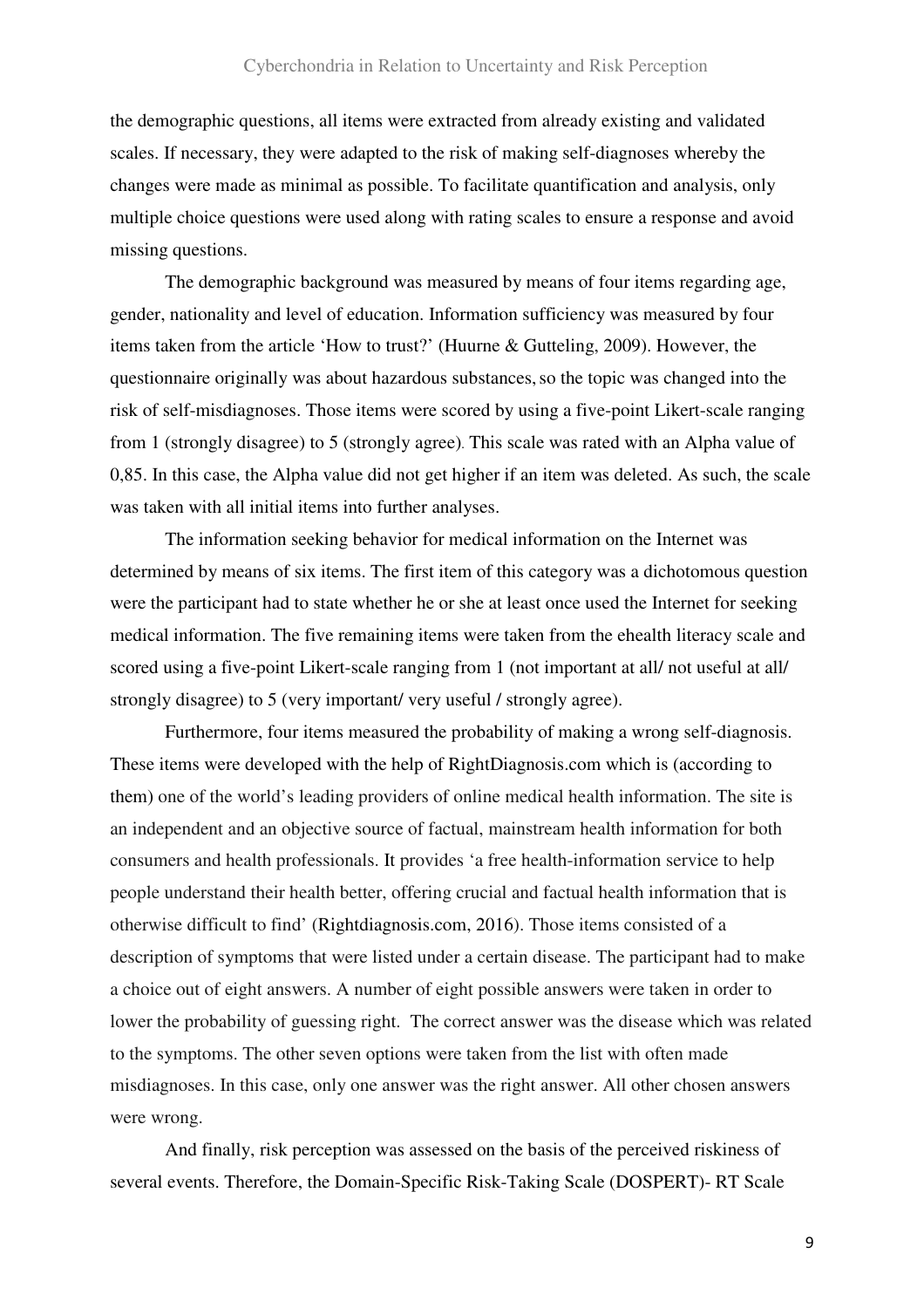was used (Weber et al., 2002). The original scale includes 50 items about risky behaviors originating from five domains of life (ethical, financial, health/safety, social and recreational risks) using a five-point rating scale from 1 (not risky at all) to 5 (extremely risky). For the purpose of this study, only the eight items about health/safety were taken. The remaining domains were excluded because they were irrelevant regarding the study. This scale was rated with an Alpha score of 0,83. This is quite high and therefore no item was deleted.

#### **Results**

In the following table (table 2), an overview of the variables is presented in order to give a short overview of the variables' characteristics. Regarding the four variables presented below, there are no striking peculiarities. Standard deviations are below 1, which is within a range of four and five an ordinary value. The scenario results represent knowledge and the other ones display self-evaluation which causes a slight difference in evaluating those item characteristics. The mean of the scenario results is in comparison to the other three means obviously lower. This indicates that on average people tend to give incorrect answers on the scenario. But one has to take the range into account. People could score between 1 and 5 on all three self-evaluation variables and between 0 and 4 on the scenario answers. Consequently, those values cannot be compared with each other without taking the range into account.

|                                           | N   | Minimu<br>m | Maximu<br>m | Mean | Std.<br>Deviation |
|-------------------------------------------|-----|-------------|-------------|------|-------------------|
| <b>Information Sufficiency</b><br>Average | 121 | 1,00        | 5,00        | 3,66 | ,91               |
| <b>Risk Perception Average</b>            | 121 | 1,13        | 5,00        | 3,63 | ,73               |
| <b>Actual Knowledge</b><br>Average        | 121 | 1,67        | 5,00        | 3,77 | ,88               |
| <b>Scenario Results</b>                   | 121 | ,00         | 4,00        | 1,22 | ,95               |
| Valid N (listwise)                        | 121 |             |             |      |                   |

Table 2 *Descriptive Statistics*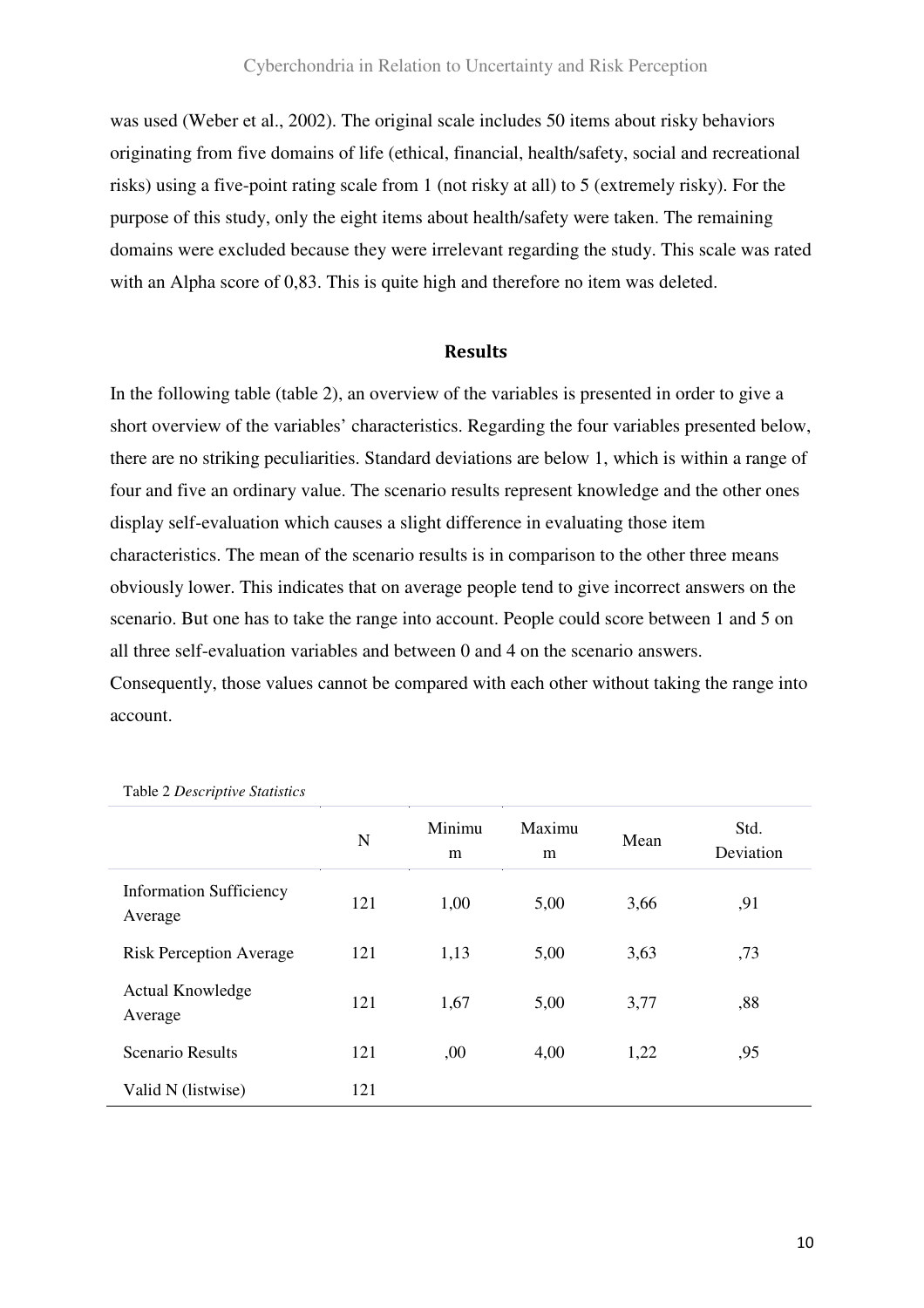In table 3, a short overview of the hypotheses regarding the variables is given in order to have a closer look at the hypotheses:

Table 3 *Results*

| Hypothesis/<br><b>Research Question</b>                                                                   | <b>Variables tested</b>                                                                      | <b>Significance level</b><br>$(\alpha=0.05, N=121)$ | <b>Pearson</b><br><b>Correlation</b><br>coefficient | <b>Hypothesis</b><br>accepted/<br>rejected |  |
|-----------------------------------------------------------------------------------------------------------|----------------------------------------------------------------------------------------------|-----------------------------------------------------|-----------------------------------------------------|--------------------------------------------|--|
| $H1$ :<br>Lower information<br>sufficiency $\rightarrow$ more<br>often information<br>seeking behavior    | Information sufficiency<br>$\rightarrow$ Frequency of looking<br>up medical information      | $p = 0.414$                                         | $r = 0.02$                                          | Rejected                                   |  |
|                                                                                                           | Information sufficiency<br>$\rightarrow$<br>Ever looked up a<br>symptom                      | $p = .487$                                          | $r = -003$                                          | Rejected/not<br>measurable                 |  |
| H2:<br>Lower information<br>sufficiency $\rightarrow$ higher<br>chance making<br>wrong self-<br>diagnoses | Information sufficiency<br>$\rightarrow$ Actual knowledge<br>about making self-<br>diagnoses | $p=.001$                                            | $r = .3$                                            | Accepted                                   |  |
|                                                                                                           | Actual knowledge $\rightarrow$<br>Scenario (right answers)                                   | $p = 336$                                           | $r = 0.09$                                          | Rejected                                   |  |
| RO1:<br>Lower information<br>sufficiency $\rightarrow$ higher<br>risk perception                          | Information sufficiency<br>$\rightarrow$ Risk perception                                     | $p=.627$                                            | $r = .05$                                           | Rejected                                   |  |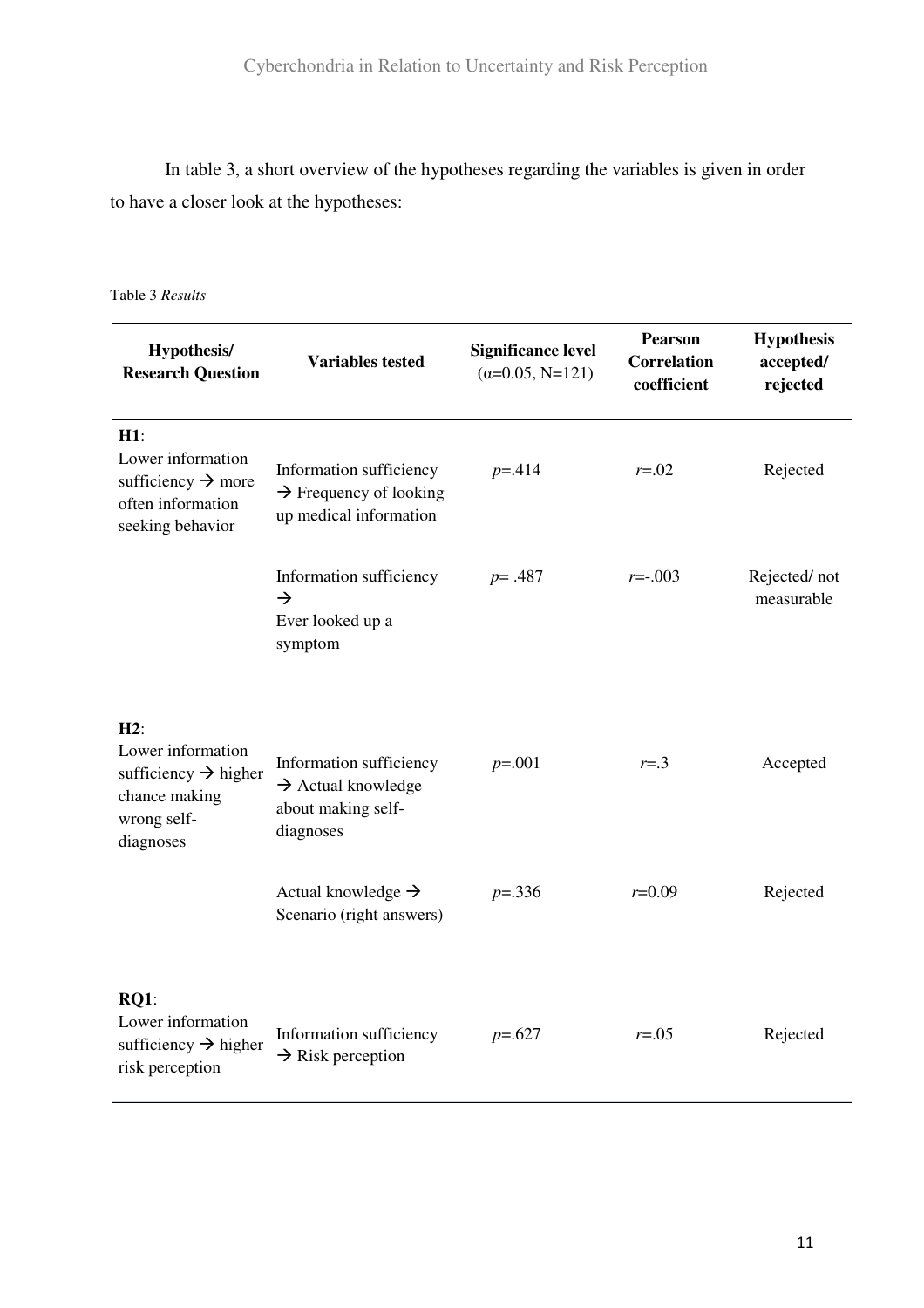Contrary to all expectations, hypothesis 1 cannot be accepted. The findings from the research show that the correlation between information sufficiency and information seeking behavior is statistically not significant,  $r(121)=0.02$ ,  $p>0.05$ . This implies that people who score lower on information sufficiency do not look up medical information on the Internet more often than people who score higher on information sufficiency. Second, an additional correlation analysis was conducted. The correlation between information sufficiency and ever looking up symptoms was investigated and also in this case, no statistically significant correlation can be found, *r*(121)=-.003,*p*>.05. This does not mean that people who score lower on information sufficiency cannot be equated with people who at least once looked up a symptom on the Internet. Every single participant stated that he or she at least once looked up a symptom. In consequence, there were no groups that could be compared with each other. This means that hypothesis 1 is statistically rejected but actually it is just not measurable.

 Furthermore, hypothesis 2 was tested. It states that there is a negative correlation between information sufficiency and making wrong self-diagnoses. Actually, a statistically significant negative correlation between those two constructs can be found,  $r(121)=3.9$  < 05. This means that, like expected, people who score low on information sufficiency significantly more often reported that they miss the knowledge in order to make proper self-diagnoses. Thus, hypothesis 2 can be accepted. Moreover, an additional analysis was conducted using the variable about actual knowledge for making self-diagnoses and the test score of the scenarios. Contrary to the expectations, stating that one misses information in order to make self-diagnoses accurately does not correlate with making more mistakes in the scenario. As such, no correlation between those two variables can be found,  $r(121)=.09, p> .05$ .

 Finally, the research question was checked. In this case, it was stated that there is a negative correlation between information sufficiency and risk perception. Such a correlation can statistically not be verified. The analysis has shown that information sufficiency does not correlate with risk perception at all,  $r(121)=0.05$ ,  $p>0.05$ . This means that people who score lower on information sufficiency are not more likely to perceive higher levels of risk.

#### **Discussion**

The purpose of the study was to investigate what kind of people are using the Internet in order to look up medical information. Knowing about the people's character traits can be helpful regarding the adjustment of online pages. Adjusting those medical pages should then enhance the conditions for both, consumers and medical professionals. On the one hand for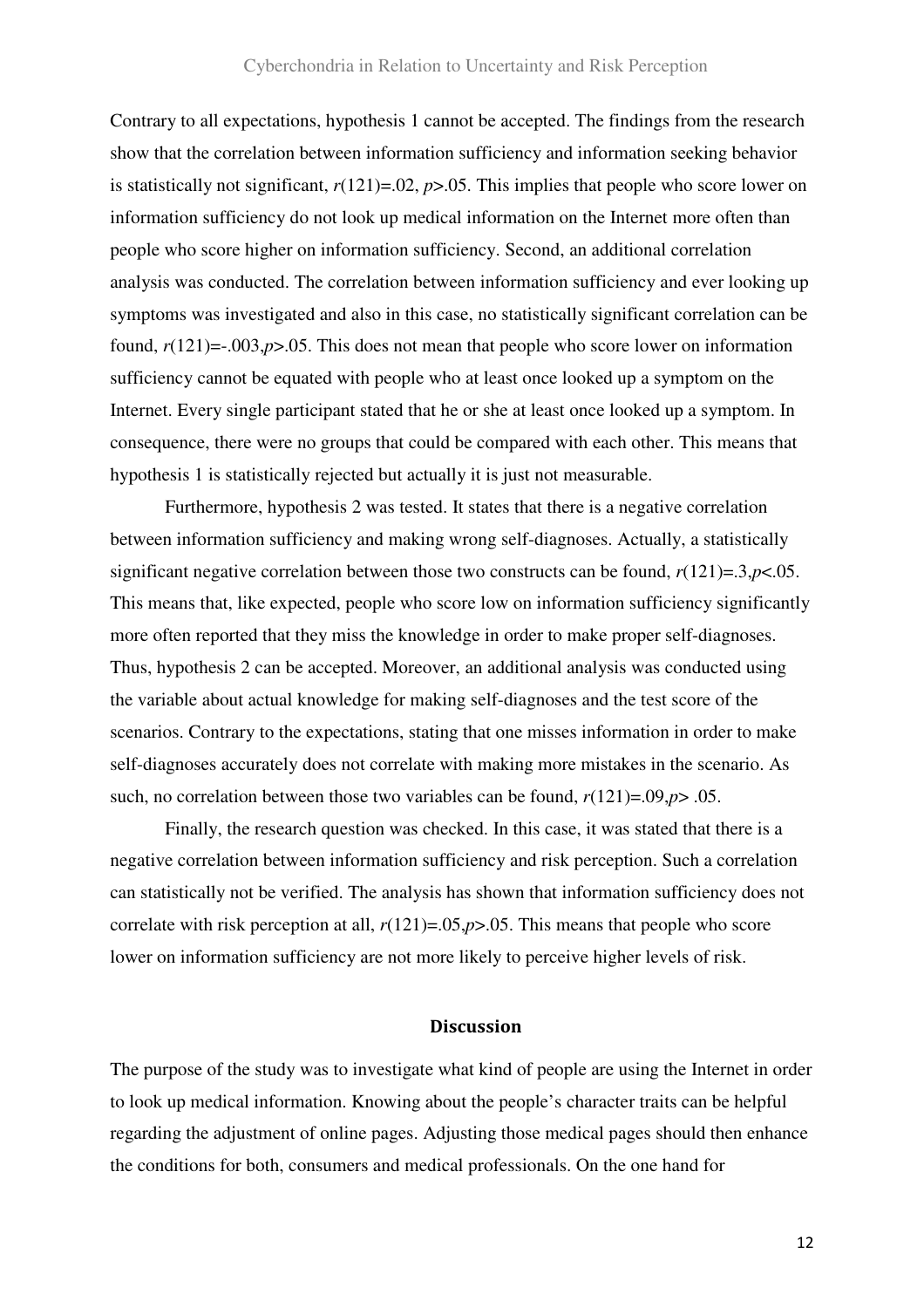## Cyberchondria in Relation to Uncertainty and Risk Perception

consumers, because they are then better able to handle medical information. By adjusting those pages, one hopes to lower the consumer's panic and anxiety of being seriously ill. However, medical pages should offer an opportunity to evaluate the seriousness of the consumer's symptoms without dramatizing those. Furthermore, by adjusting medical pages, an enhancement of the conditions for professionals is aimed. Professionals are suffering from those medical online pages because of patients not believing that they are not seriously ill though they looked up their symptoms. And even more at-risk are patients taking unnecessary medication on their own because they looked up their symptoms on the Internet. Because of the increasing popularity of medical pages on the Internet, it is important to investigate types of consumers and information seeking behaviour in order to improve medical web pages.

 In this study, the main focus was put on the character trait uncertainty. Uncertainty was measured by the variable information sufficiency that is the individual's assessment of having enough information. The statistical analysis of the first hypothesis showed that information sufficiency does not predict the frequency of information seeking behaviour which was contrary to what was expected based on the literature. Consequently, it can be concluded that there is no difference to be found between people lacking information about the risk of misdiagnoses and people with a sufficient amount of information. Atkin (1973) stated that the need for information is a function of uncertainty (Atkin, 1973). If uncertainty arises, people begin to worry and this initiates the process of information seeking (Kuhlthau, 1993). This result cannot be supported in the current study.

 Although the hypothesis is not accepted, this result is quite interesting because it states that there are people who are not sufficiently enlightened about the risks of misdiagnoses when using the Internet in order to look up medical information. In this case it would be important to first inform the people about those risks when visiting medical pages on the Internet. This could be easily done by developing a sort of informed consent that visitors of those sides have to agree with before entering the actual page. Nevertheless, information sufficiency is no predicting factor regarding the type of people who frequently look up medical information.

 This causes the problem that provider of medical pages have to deal with people with high levels of knowledge about risks as well as people lacking information about those risks. Anyway, an elucidation about the risk of misdiagnosing would lower or even prevent the negative consequences of dealing with medical information and making self-diagnoses.

 Regarding the first hypothesis, there was a second analysis conducted in order to investigate whether there exists a correlation between information sufficiency and ever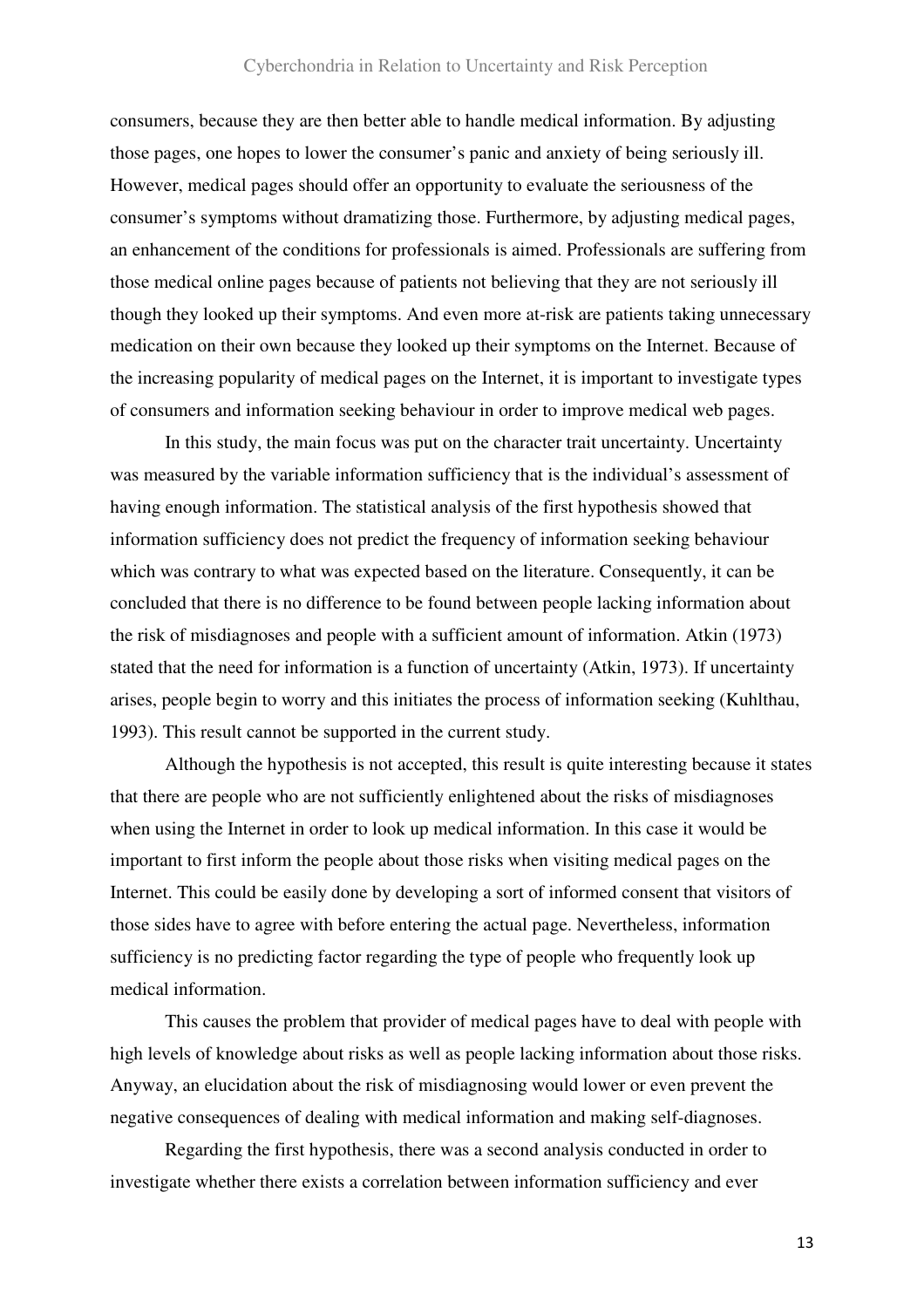looking up a symptom. In this study, every single participant stated that he or she at least once looked up a symptom. In literature, estimates of Internet health-information seeking vary widely, but are uniformly high, evidencing exponential growth (Lacroix et al., 1994). No significant result could be acquired because there was no group to compare with because everyone looked up medical information once. One has to regard this result with caution because the statistical analyses showed that the hypothesis is not significant. This is not exactly correct. The statistical program takes a hypothesis as non-significant though it is not measurable because of a lacking group to compare. This is one of the study's limitations. Nevertheless, this is an important result. It emphasizes the popularity of medical pages on the Internet and the phenomenon of looking up symptoms. Round one third of the participants stated that they on average use the Internet once or twice per month for seeking medical information. The remaining two thirds after all used the Internet once or twice per half year. And even because of the proof that everyone at least once looked up a symptom and the frequent use of such web pages, is it to such an extent important to adjust and enhance those online pages.

 Next to this, the second hypothesis was analysed. Overall, there was a significant difference between people with low levels and high levels of information sufficiency. People with low levels of information sufficiency, thus people who felt they were lacking information to make self-diagnoses properly, also stated that they do not have enough knowledge to make self-diagnoses sufficiently. And people who stated that they do have a sufficient amount of information about the risk of making wrong self-diagnoses also stated that they are able to evaluate medical information properly. At first glance, this seems good news. People tend to rate their own abilities of making self-diagnoses adequately. But this result emerges from the participants' self-evaluation. In practice, this seems to be a bit different. People who indicated that they have sufficient knowledge in order to make selfdiagnoses did not differ in the number of correct answers in the scenarios from people stating insufficient levels of knowledge. The scenario was established by the researcher on the basis of a web page and can therefore be criticized. Nevertheless this result does underline that there exists a dissonance between indicating that one has a sufficient amount of knowledge regarding making self-diagnoses properly and actual having that certain knowledge. And also in literature search equal results can be found: Internet searches may yield false and deceptive service, product and treatment claims without providing supportive evidence or sources permitting verification (Dow et al., 1996). Rudin and Littleton (1997) state that even savvy Internet users 'can have trouble distinguishing the wheat from the chaff' (Rudin & Littleton,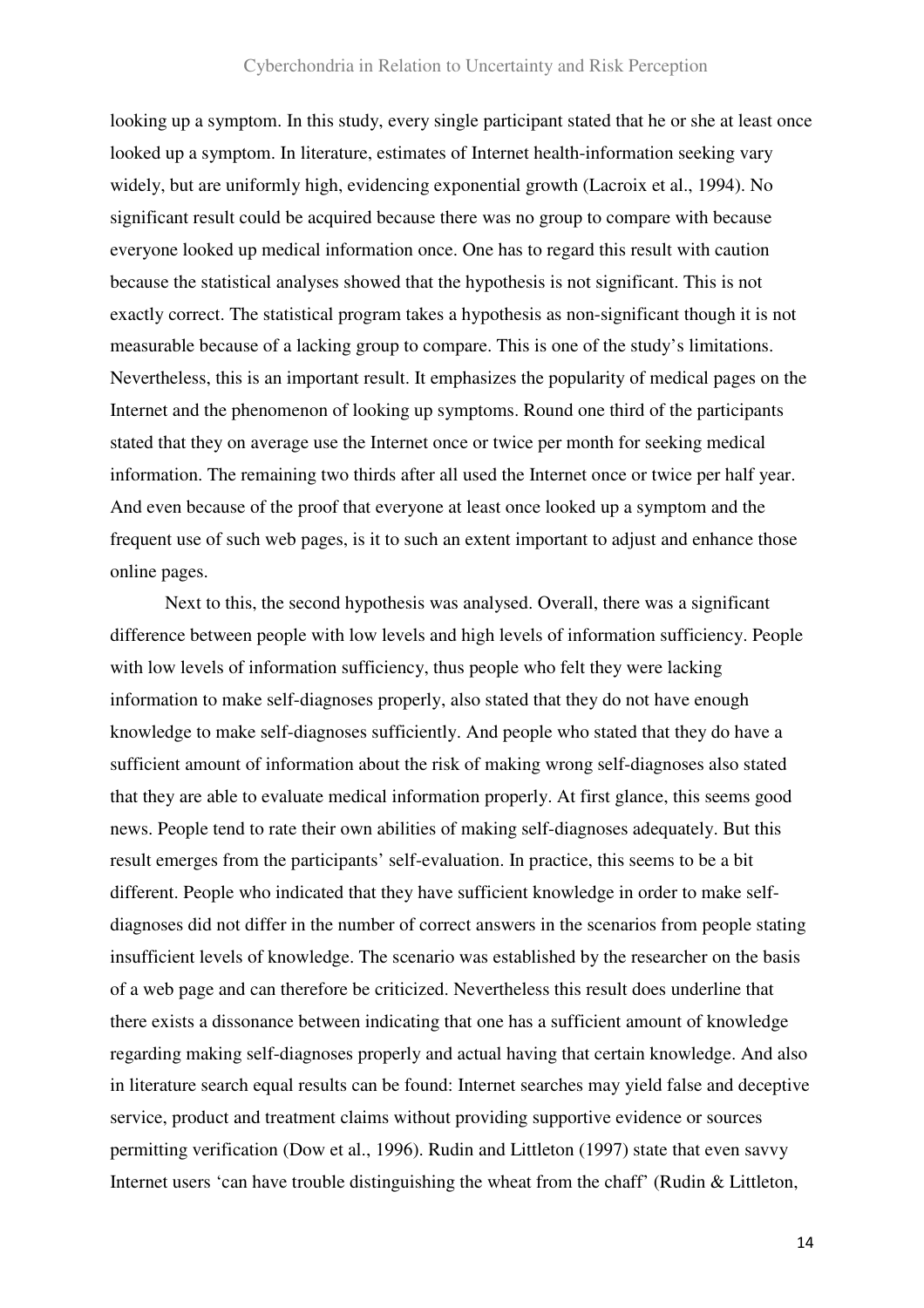1997). And also Sonnenberg (1997) claims that 'most people will be unable to determine the qualifications of Web authors and separate truth from opinion' and 'even well-educated users are unlikely to have the background required to critically evaluate medical information' (Sonnenberg, 1997). As a result, consumers lacking evaluation skills and knowledge are particularly vulnerable (Cline & Haynes, 2001).

 Important now is that one has to take this into account when creating those medical pages where people can look up symptoms on the Internet. This research showed that the common people cannot handle that kind of medical information without professional help. There might be a few that do, e.g. people with some medical training, but in general they need professional help. This conclusion again underlines the huge importance of adjusting medical web pages.

 The research question was about the correlation between information sufficiency and risk perception. The results indicated that people who experience higher levels of uncertainty about their knowledge of making self-diagnoses in general do not show higher levels of risk perception. Consequently, uncertainty does not predict risk perception. Thus, according to this research, risk perception is not a factor that one has to take into account when creating medical web pages.

 Against all expectations, only one out of the two hypotheses was shown to be significant. Therefore is it important to have a look at the circumstances and factors under which those hypotheses were tested in order to have a look at the overall validity of the results. But first of all, it must be stressed that those hypotheses were tested on a basis of only little existing literature. The risk of making wrong self- diagnoses is quite a novel approach in research. The popularity of medical web pages arose in the last half decade which means that there is only little research done on this topic. Nevertheless, there are some limitations that can be improved in further research.

 The first limitation is about the online survey. There was the Domain-Specific Risk-Taking Scale (DOSPERT)- RT Scale (Weber et al., 2002) which measured risk perception. For this research, only the items about risk in health were taken and items about other domains, such as financial risks, were left out. Nevertheless, the content of those items were about risk in the health domain in general and not explicit about the risk of self-diagnoses. In consequence, the analyses were based on the participants' risk perception in general. For further research, it would be interesting to investigate whether a specific scale would result in a difference. As such, it can be suggested to add a further questionnaire to the existing DOSPERT-Scale.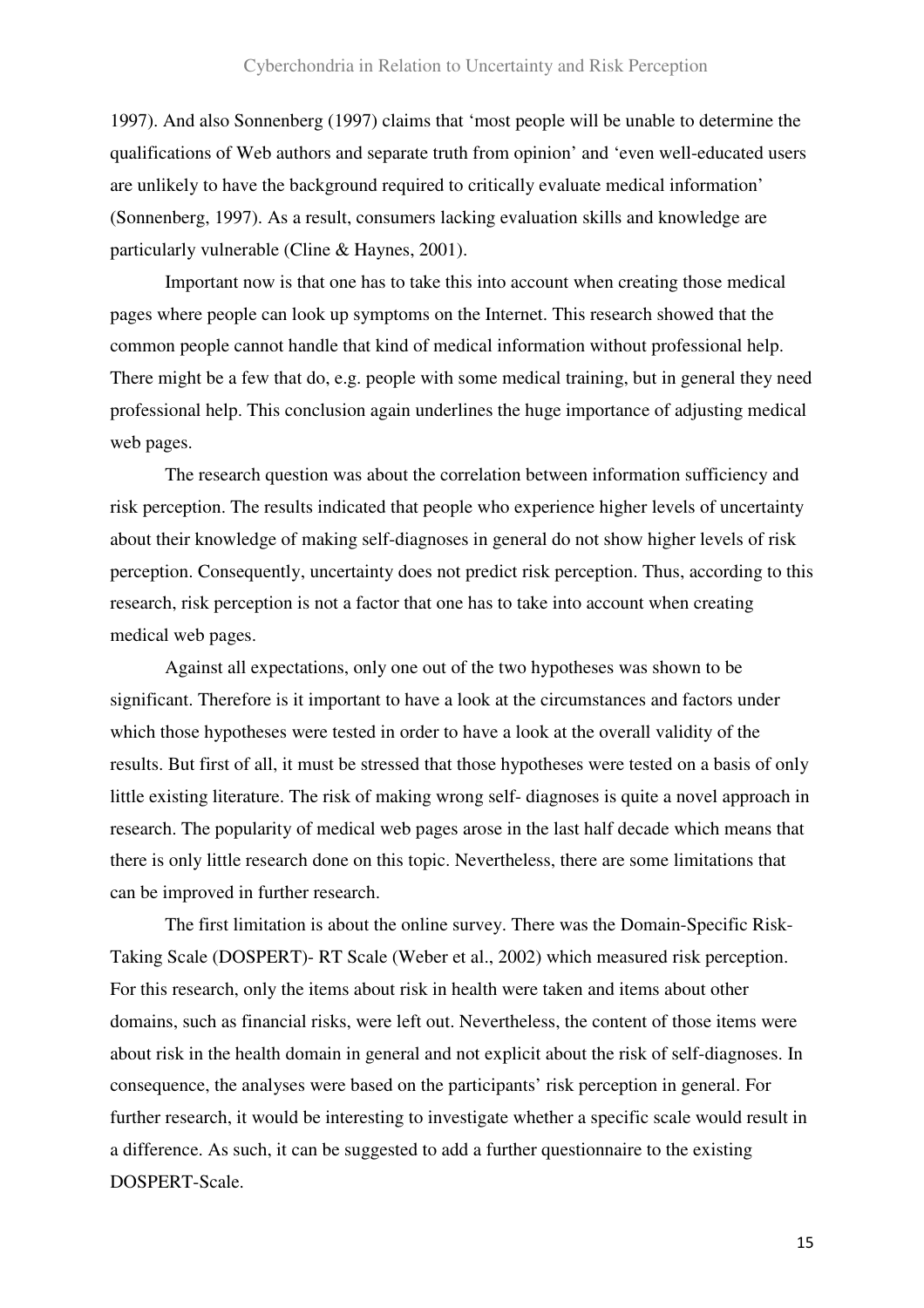## Cyberchondria in Relation to Uncertainty and Risk Perception

 Furthermore, the scenario can be criticized. The scenario questions were purely fictional. As such it is unclear to what extent participants identified with the scenarios. The scenario questions were not comparable with a real-life scenario where one looks up medical information that is suitable to the participants' symptoms. Otherwise, participants would be more interested in the outcome and would take the scenario more seriously. One could think about taking a different target group for further research. For example, one could find participants that are suffering from certain symptoms or are already in treatment. Changing the target group would ensure that participants are interested in looking up symptoms and illnesses. Moreover it would guarantee that participants take the scenario seriously.

 Second, the scenarios were designed as multiple choice questions. In a real-life situation one would enter a web page and search for information by scrolling and clicking through it. For further research it would be eligible to conduct the scenario with the help of a computer simulation instead of multiple choice questions. This would be closer to reality and could help the participants to put themselves in the position of someone who really is suffering from symptoms in terms of simulating their real-time research and reading pattern.

 A third limitation regarding the scenario question was the level of difficulty. The first two scenarios were answered correctly by 45% of all participants. Whereas in the third and fourth scenario question, only 16% and 17% of the participants gave the right answer. One can assume that the last two scenario questions were answered correctly just by guessing. The statistical probability of guessing correctly when there are eight items is 100/8 which is 12,5%. 16% and 17% do not deviate that much from this value so one can assume that the majority of the participants who gave a correct answer did this by random guessing. The first two scenarios that were answered correctly by 45% argue against a random choice. The probability that 45% or at least a significant proportion of them gave the right answer by guessing is not really high. As such, there are only four items to compare with and if two of four are obviously too difficult to give a proper answer, one has to cut back the validity of the scenario items. For further research it would be more valid to first test scenario items, for example by conducting a pilot study. If items are too simple or difficult then they should be changed or deleted.

 Conclusively it can be summarized that in face of the limitations, the survey was conducted successfully. The number of participants was for all intents and purposes satisfactory with 121 participants. Some of the participants gave personal feedback which was on average very positive. The survey questions were easy to answer and it took only 7 to 8 minutes to finish the survey, which is a quite passable expenditure of time for an online

16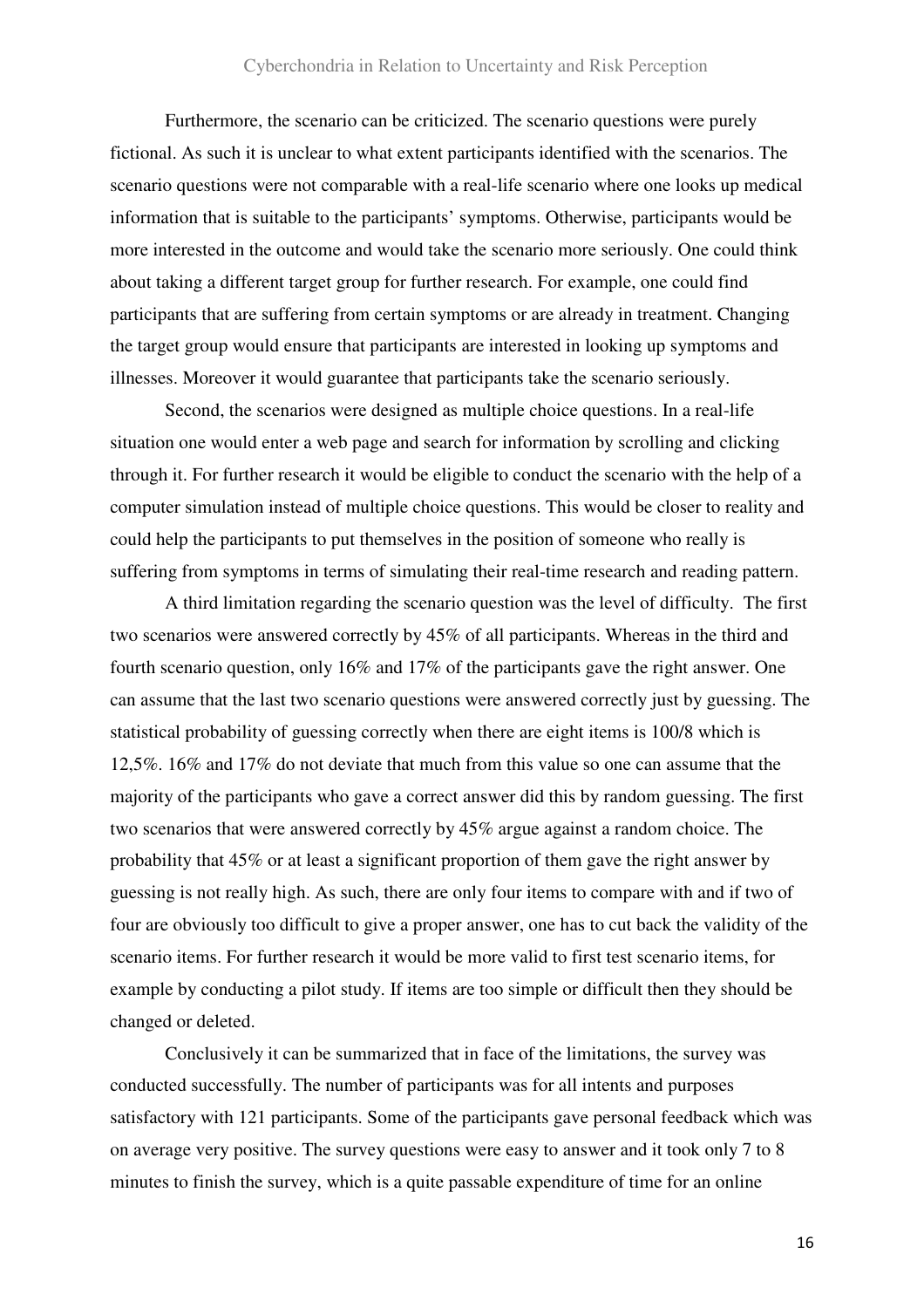survey. Next to this was the fact that participants could answer the survey on the Internet an advantage in order to collect participants. As such, the survey was easily accessible and also the sample range qua age got broader. The sample was a convenience sample which meant that primarily students under 30 would fill in the survey. But because of sharing the survey on the Internet (e.g., on social media like Facebook and Whatsapp), the survey also reached participants who were older than 40 years.

 Finally, one can proudly conclude that this study, in its first implementation, run satisfyingly as a sufficient basis for further research on this topic. Therefore is it important to invest in further research regarding the usage of medical web pages.

 Besides do challenges to consumers, public health professionals and researchers alike include the rapidity of change of content, structure and technology embedded in the Internet (Cline & Haynes, 2001). Sometimes analysts are challenged to research and publish findings before they obsolete (Cline & Haynes, 2001). The challenge of future research is to devise methods and conceptual frameworks appropriate for investigating the richness of the Internet's dynamics relative to health issues (Cline & Haynes, 2001).

 Further research needs to address the (demographic) characteristics of participants, to more precisely indentify the underserved, as well as the kinds of information consumers are seeking, what they locate, how they judge the quality of information found, what they learn (Wyatt, 1997) and how they are influenced behaviourally (Cline & Haynes, 2001).

 In general are the existence of medical web pages and the phenomenon of looking up symptoms on the Internet both quite young ones. In consequence is there till today only little research done on this topic. And even because of that is it that important to further investigate what kind of people are using medical web pages, how and how often they do it and what are the (positive and negative) consequences of using those pages. In order to lower the negative consequences and increasing the positive ones, one should focus on the adjustment of 'the doctor in the mouse' and take this phenomenon seriously.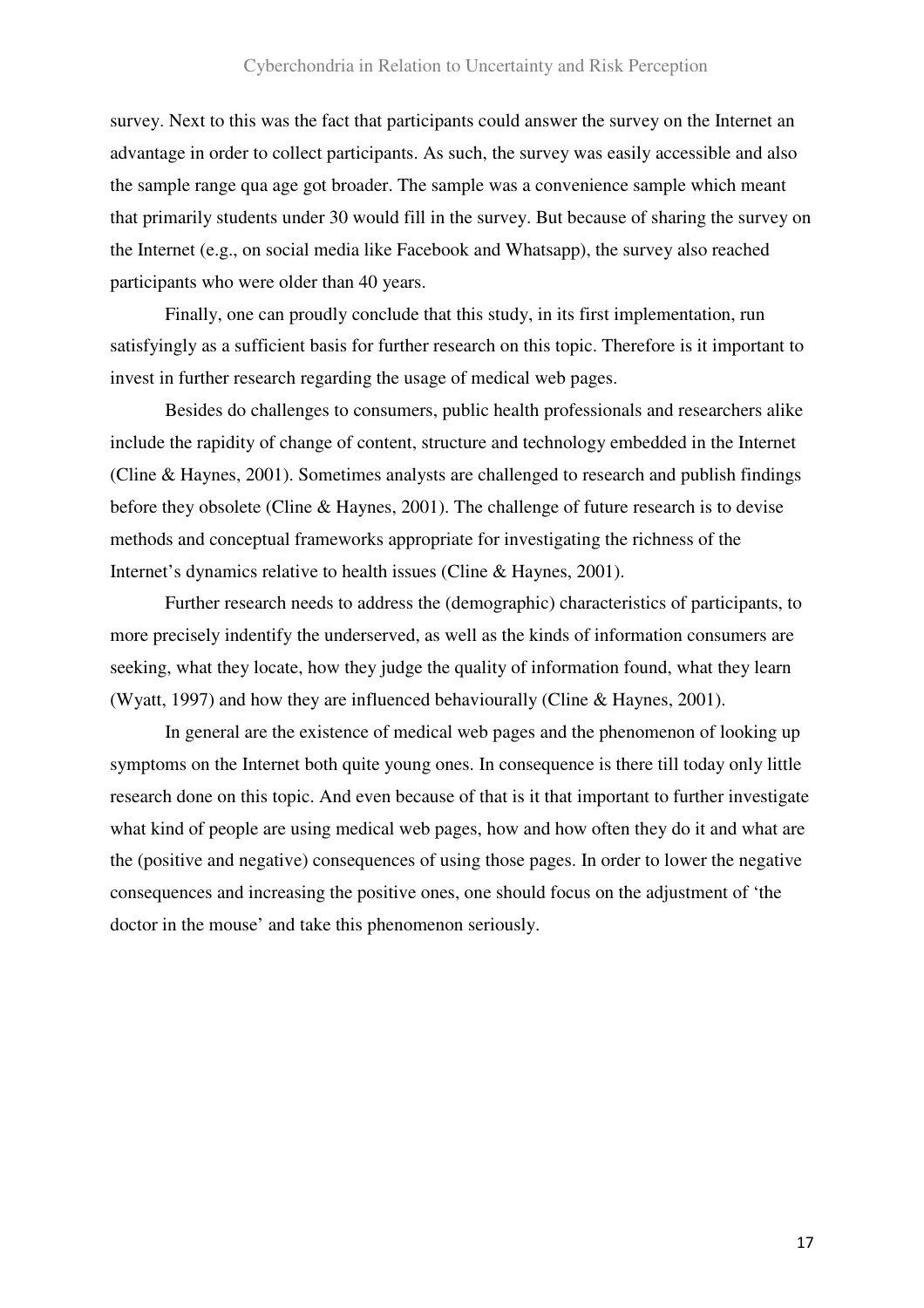## **References**

Atkin, C. (1973). Instrumental utilities and information seeking. P. Clarke (Ed.), New models for communication research, Sage annual reviews of communication research, II, Sage, Beverly Hills, Calif (1973).

Avery, J. S. (2012). *Hyperspherical harmonics: applications in quantum theory* (Vol. 5). Springer Science & Business Media.

Benigeri, M., & Pluye, P. (2003). Shortcomings of health information on the Internet. *Health promotion international*, *18*(4), 381-386. DOI: 10.1093/heapro/dag409

Bupa, 2011. Aussies turning to cyberspace to self-diagnose. Available from http://www.bupa.com.au/about-us/media-centre/media-releases/ci.aussies-turning-tocyberspace-to-self-diagnose.7030news (2011), accessed 14.02.2001, by Robertson, Nichola, Michael Polonsky, and Lisa McQuilken, (2014). "Are my symptoms serious Dr Google? A resource-based typology of value co-destruction in online self-diagnosis." *Australasian Marketing Journal (AMJ)*22.3 (2014): 246-256.

Case, D.O., (2002). Looking for Information. A Survey of Research on Information Seeking, Needs, and Behavior. Library and Information Science. Emerald Group Publishing Limited.

Cline, R. J., & Haynes, K. M. (2001). Consumer health information seeking on the Internet: the state of the art. *Health education research*, *16*(6), 671-692. DOI: 10.1093/her/16.6.671

Dow, B. D., & Ashley, M. V. (1996). Microsatellite analysis of seed dispersal and parentage of saplings in bur oak, Quercus macrocarpa. *Molecular ecology*, *5*(5), 615-627.

Edwards, W. (1961). Behavioral decision theory. *Annual review of psychology*, *12*(1), 473-498.

Fergus, T.A. (2013). Cyberchondria and intolerance of uncertainty: examining when individuals experience health anxiety in response to Internet searches for medical information. Cyberpsychol. Behav. Soc. Netw., 16 (2013), pp. 735–739. DOI:10.1089/cyber.2012.0671

Finch, J. W., & Giaouris, D. (2008). Controlled AC electrical drives. *Industrial Electronics, IEEE Transactions on*, *55*(2), 481-491. DOI: 10.1109/TIE.2007.911209

Fox, S., & Fallows, D. (2003). Internet Health Resources: Health searches and email have become more commonplace, but there is room for improvement in searches and overall Internet access. 16 July, 2003.

Fox, S., Raine, L. (2002). Vital decisions: How Internet users decide what information to trust when they or their loved ones are sick. Washington, DC: Pew Internet and American life project: Online life report (2002).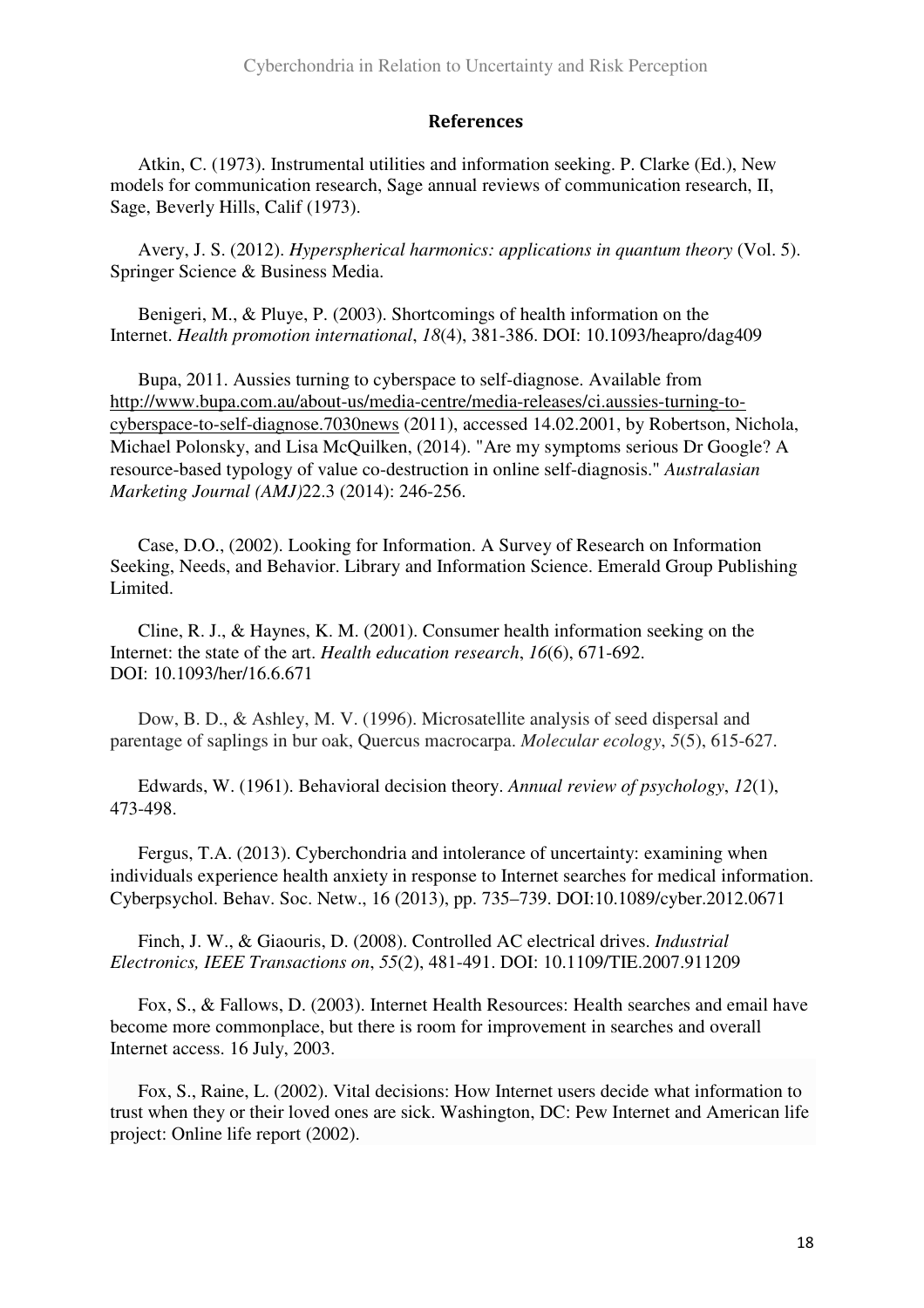Halford, C., Gonzalez, R., Campuzano, S., Hu, B., Babbitt, J. T., Liu, J., ... & Haake, D. A. (2013). Rapid antimicrobial susceptibility testing by sensitive detection of precursor rRNA using a novel electrochemical biosensing platform. *Antimicrobial agents and chemotherapy*, *57*(2), 936-943. DOI: 10.1128/AAC.00615-12

Huurne, E. T. (2008). Information seeking in a risky world. *The theoretical and empirical development of FRIS: A framework of risk information seeking*.

Huurne, E.F.J. ter , Gutteling, J.M. (2009). How to Trust? The Importance of Self-Efficacy and Social Trust in Public Responses to Risks. Journal of Risk Research, 12 (6), pp. 809-824. DOI: 10.1111/risa.12632

Kahneman, D., Slovic, P., & Tversky, A. (1982). Judgment under uncertainty: Heuristics and biases.

Kuhlthau, C.C., (1993). A principle of uncertainty for information seeking. Journal of Documentation, 49(4), 339-335.

Lacroix, P. G., Clément, R., Nakatani, K., Zyss, J., & Ledoux, I. (1994). Stilbazolium-MPS3 nanocomposites with large second-order optical nonlinearity and permanent magnetization. *Science*, *263*(5147), 658-660.

MacLeod, Colin, and Andrew Mathews. "Biased cognitive operations in anxiety: accessibility of information or assignment of processing priorities?."*Behaviour research and therapy* 29.6 (1991): 599-610. DOI:10.1016/0005-7967(91)90009-R.

Mishel, M. H. (1984). Perceived uncertainty and stress in illness. *Research in Nursing & Health*, *7*(3), 163-171. DOI: 10.1002/nur.4770070304

Morahan-Martin, J. M. (2004). How internet users find, evaluate, and use online health information: a cross-cultural review. *CyberPsychology & Behavior*, *7*(5), 497-510. DOI: 10.1089/cpb.2004.7.497.

Neuwirth, K., Dunwoody, S., & Griffin, R. J. (2000). Protection motivation and risk communication. *Risk Analysis*, *20*(5), 721-734. DOI: 10.1111/0272-4332.205065

News Limited, 2013. Australian Medical Association warns about Internet self-diagnosis. Available from http://www.news.com.au/technology/australian-medical-association-warnsabout-internet-self-diagnosis/story-e6frfro0-1226703709723 (2013), accessed 14.01.2005, by by Robertson, Nichola, Michael Polonsky, and Lisa McQuilken, (2014). "Are my symptoms serious Dr Google? A resource-based typology of value co-destruction in online selfdiagnosis." *Australasian Marketing Journal (AMJ)*22.3 (2014): 246-256.

Pew Internet and American Life Project. (2000). *Tracking online life: How women use the Internet to cultivate relationships with family and friends*. Washington, D.C.: Pew Research **Center** 

Rains, S. A. (2007). Perceptions of traditional information sources and use of the world wide web to seek health information: findings from the health information national trends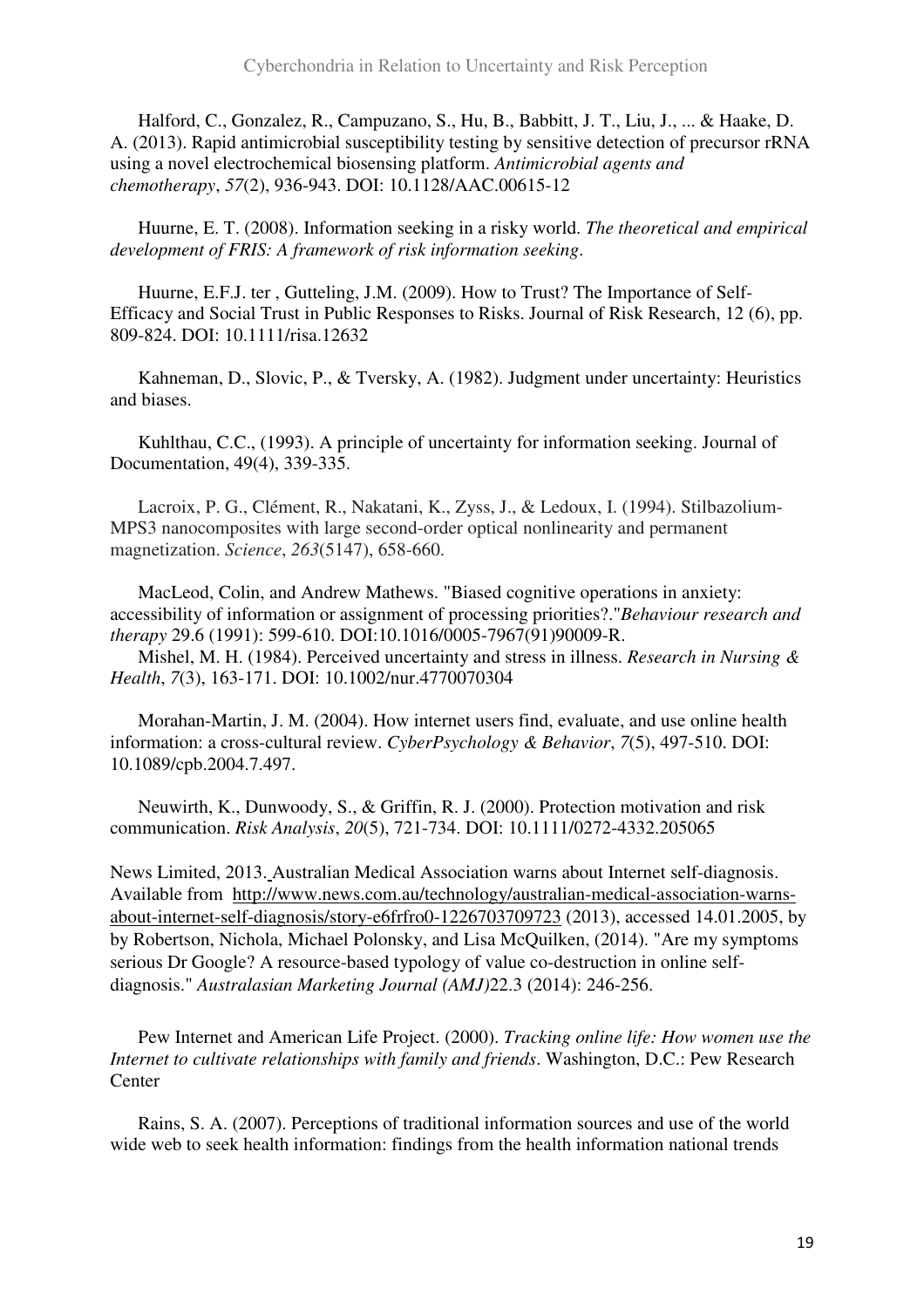survey. *Journal of health communication*, *12*(7), 667-680. DOI: 10.1080/10810730701619992

Rice, R. E. & Katz, J. E. (Eds.). (2001). *The Internet and health communication*. Thousand Oaks, CA: Sage.

 Rightdiagnosis.com, 2016. About us. Accessed 17.3.2016 from: http://www.rightdiagnosis.com/crtop/aboutus.htm

Robertson, R., & Combs, A. (2014). *Chaos theory in psychology and the life sciences*. Psychology Press.

Rudin, J. L., & Littleton, D. (1997). Searching for information on the World Wide Web--a guide for dental health professionals: Part 1. *Compendium of continuing education in dentistry (Jamesburg, NJ: 1995)*, *18*(9), 930-2.

Shannon, C. E., & Weaver, W. (1963). The mathematical theory of communication. 1949. *Urbana, Univ. Illinois Press*.

Slovic, P. (1987). Perception of risk. *Science*, *236*(4799), 280-285. DOI: 10.1126/science.3563507

Slovic, P., Finucane, M. L., Peters, E., & MacGregor, D. G. (2004). Risk as analysis and risk as feelings: Some thoughts about affect, reason, risk, and rationality. *Risk analysis*, *24*(2), 311-322. DOI: 10.1111/j.0272-4332.2004.00433.x

Sonnenberg, F. A. (1997). Health information on the Internet: Opportunities and pitfalls. *Archives of internal medicine*, *157*(2), 151. DOI: 10.1001/archinte.1997.00440230013002

Weber, E. U., Blais, A. R., Betz, E. (2002). A Domainspecific risk-attitude scale: Measuring risk perceptions and risk behaviors. *Journal of Behavioral Decision Making, 15*, 263–290. DOI: 10.1002/bdm.414

Windschitl, P. D., and Wells, G.L. (1996). "Measuring psychological uncertainty: Verbal versus numeric methods." *Journal of Experimental Psychology: Applied* 2.4 (1996): 343. DOI: 10.1037/1076-898X.2.4.343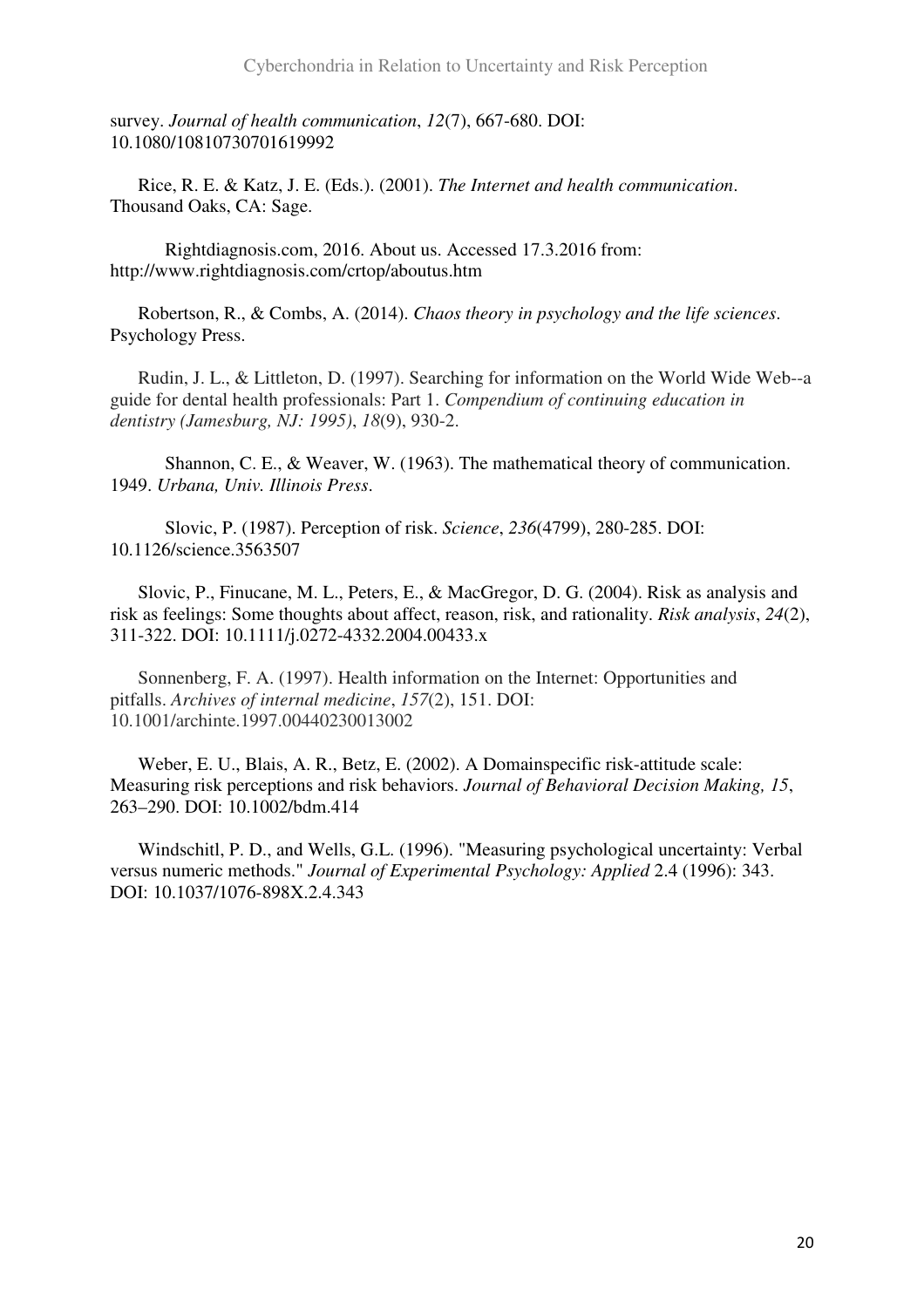# **Appendix A – Survey Questions**

1. What is your age?



- 2. What is your gender?
	- o Male
	- o Female
- 3. What is your nationality?
	- o Dutch
	- o German
	- o Other:



- 4. What is the highest level of education you have completed?
	- o Grammar school
	- o High school or equivalent
	- o Vocational/technical school (2 years)
	- o Some college
	- o Bachelor's degree
	- o Master's degree
	- o Doctoral degree
	- o Professional degree (MD, JD, etc.)
	- o Other:

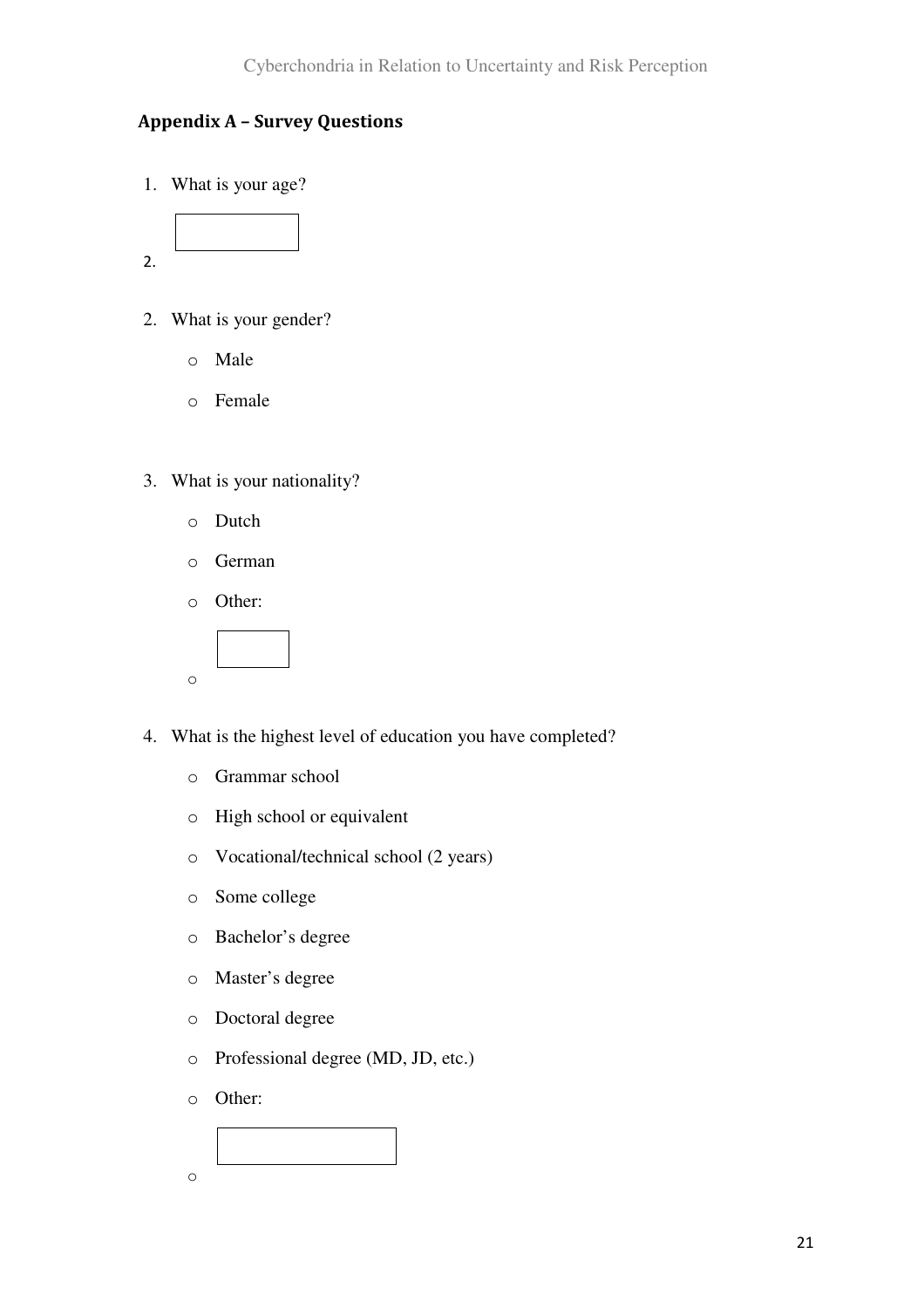# **Information about Using the Internet for Seeking Medical Information**

- 5. Have you ever used the Internet to search for medical information (e.g. looking up symptoms)?
	- o Yes
	- o No
- 6. How often do you use the Internet to look up symptoms/diseases?

| Never | 1-2 per half year $\vert$ | 1-2 per month | 1-3 times per<br>week | $3+$ times per<br>week |
|-------|---------------------------|---------------|-----------------------|------------------------|

7.

7. How **useful** do you feel the Internet is in helping you in making decisions about your health?

| $\bullet$         | $\gamma$<br>$\bullet$ | $\mathbf{z}$ | $\Delta$<br>٠ | ٠           |
|-------------------|-----------------------|--------------|---------------|-------------|
| Not useful at all | Not useful            | Unsure       | Useful        | Very Useful |

8.

8. How **important** is it for you to be able to access health resources on the Internet?

| $\bullet$                         | $\overline{2}$<br>$\bullet$ | $\mathbf{R}$<br>٠ | Δ<br>٠    | $\overline{\mathbf{5}}$ |
|-----------------------------------|-----------------------------|-------------------|-----------|-------------------------|
| <b>Not</b><br>important at<br>all | Not<br>important            | Unsure            | Important | Very<br>important       |

9.

9. I know **how to use** the Internet to answer my questions about health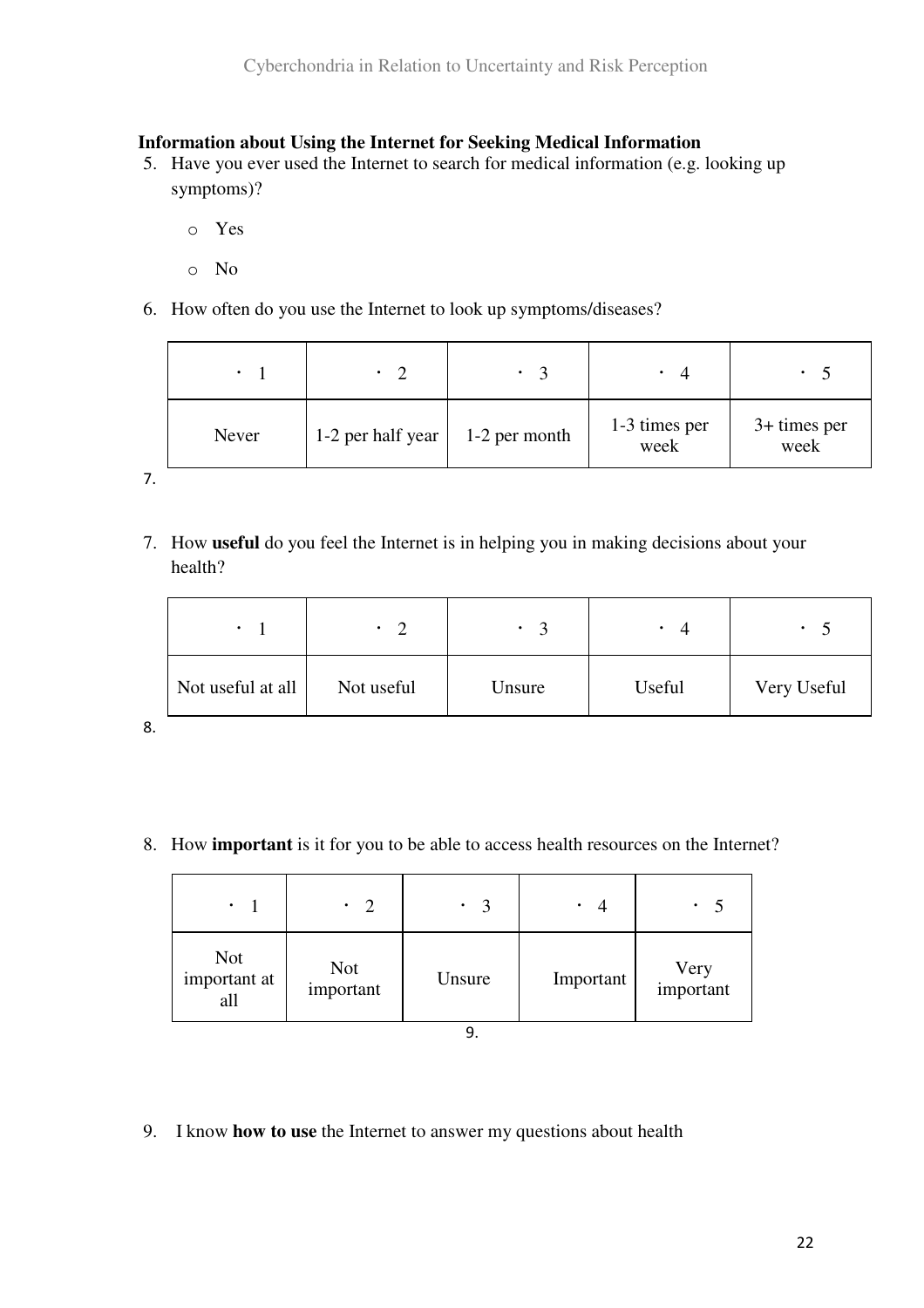- Strongly Disagree
- · Disagree
- Undecided
- · Agree
- Strongly Agree

# 10. I know how to use **the health information** I find on the Internet to help me

- Strongly Disagree
- · Disagree
- Undecided
- · Agree
- Strongly Agree

# 11. I have the skills I need to **evaluate** the health resources I find on the Internet

- **Strongly Disagree**
- · Disagree
- · Undecided
- · Agree
- Strongly Agree

# **Information about Information Sufficiency**

The following statements are about your knowledge of wrong online self-diagnoses. Please indicate to what extent you agree with these statements.

|                                                                                     | <b>Strongly</b><br>disagree | Disagree   Undecided | <b>Agree</b> | <b>Strongly</b><br>agree |
|-------------------------------------------------------------------------------------|-----------------------------|----------------------|--------------|--------------------------|
| 12. My knowledge about the risks of<br>online self-diagnoses satisfactory to<br>me. |                             |                      |              |                          |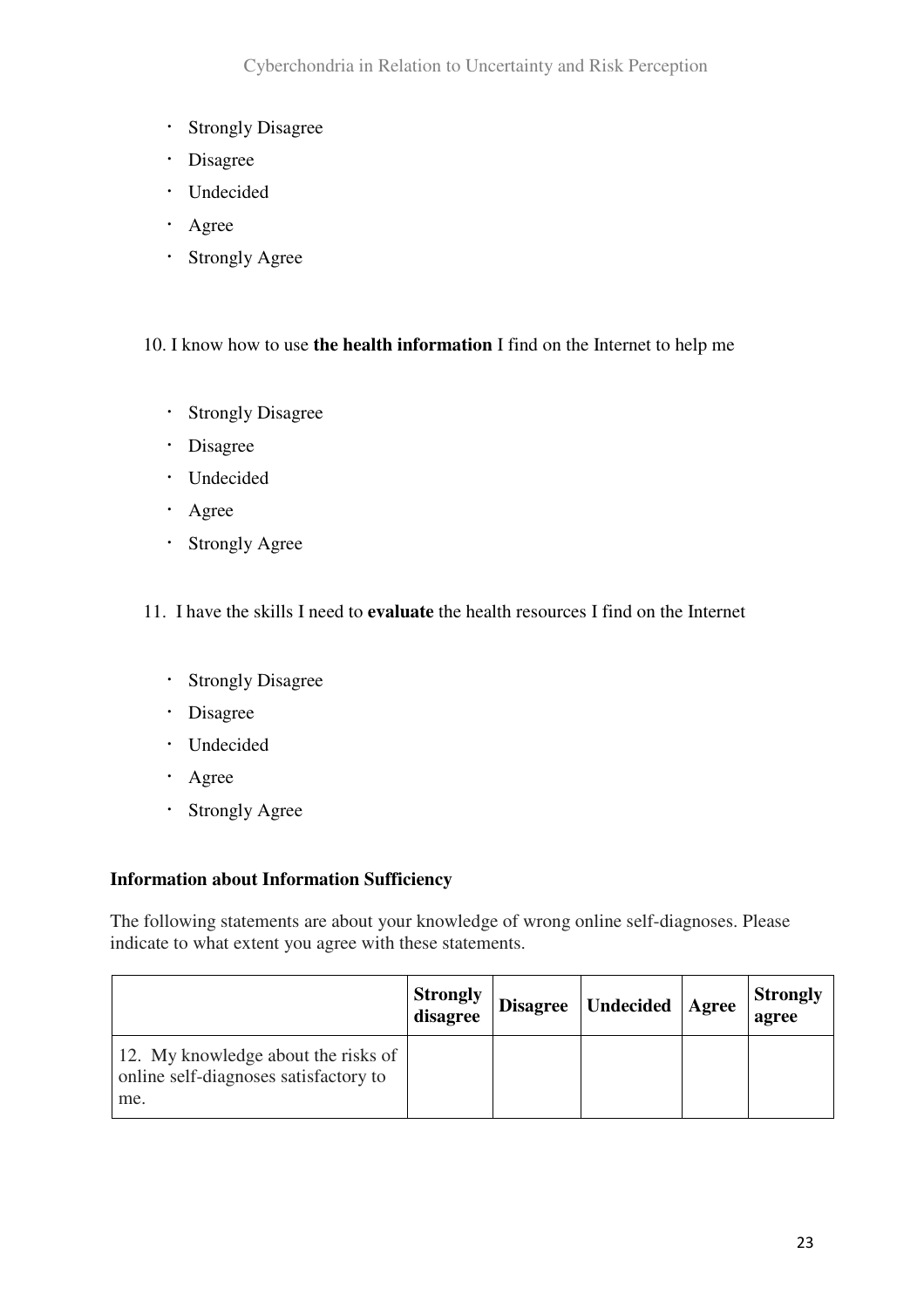| 13. I am satisfied with the knowledge<br>I have about the risks of online self-<br>diagnoses in my life.              |  |  |  |
|-----------------------------------------------------------------------------------------------------------------------|--|--|--|
| 14. What I know right now about the<br>risks of self-diagnoses is enough for<br>me.                                   |  |  |  |
| 15. I think that I know enough about<br>the risks of self-diagnoses to be able<br>to deal with them in my daily life. |  |  |  |

# **Information about Risk Perception** (items out of health/safety sector)

The following statements are about risk perception. For each of the following statements, please indicate how risky you perceive each situation. Provide a rating from *Not at all Risky* to *Extremely Risky*, using the following scale:

|                                                                         | Not at all<br>risky | $\overline{2}$ | ว<br><b>Moderatel</b><br>y risky | 4 | <b>Extremel</b><br>y risky |
|-------------------------------------------------------------------------|---------------------|----------------|----------------------------------|---|----------------------------|
| 16. Buying an illegal drug for your<br>own use.                         |                     |                |                                  |   |                            |
| 17. Consuming five or more servings<br>of alcohol in a single evening.  |                     |                |                                  |   |                            |
| 18. Engaging in unprotected sex.                                        |                     |                |                                  |   |                            |
| 19. Not wearing a seatbelt when<br>being a passenger in the front seat. |                     |                |                                  |   |                            |
| 20. Not wearing a helmet when<br>riding a motorcycle.                   |                     |                |                                  |   |                            |
| 21. Exposing yourself to the sun<br>without using sunscreen.            |                     |                |                                  |   |                            |
| 22. Walking home alone at night in a<br>somewhat unsafe area of town.   |                     |                |                                  |   |                            |
| 23. Regularly eating high cholesterol<br>foods.                         |                     |                |                                  |   |                            |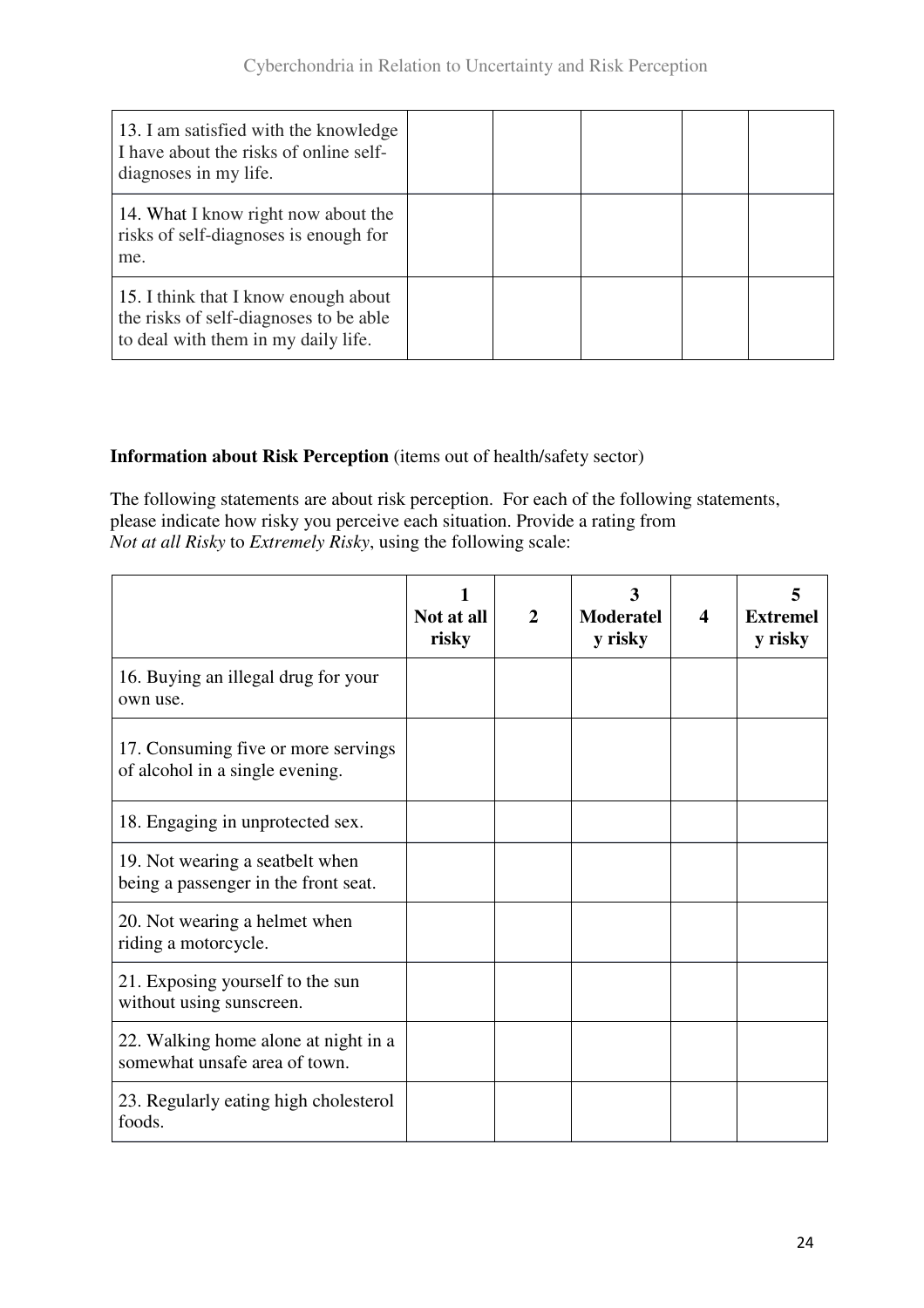# **Knowledge/Scenario Testing**

24. I want you to imagine the following scenario: You are lying in your bed and you are unable to sleep. You are tossing and turning and getting up out of bed. You feel tingling and sometimes burning sensations in your leg. The next day, you really feel the sleep deprivation during the day: You are tired and fatigued and you woke up with a morning headache. You feel irritable and it is hard for you to concentrate. You are suffering from those conditions since several weeks, so you decide to look your symptoms up on the Internet: There are a lot of suggestions from which diseases you might suffer. What disease do you think fits best to your symptoms?

- o ADHD
- o Sleep disorder
- o Sugar snack before bedtime
- o Obtrusive sleep apnoea
- o **Restless Leg Syndrome**
- o Chronic stress
- o Foot paresthesia
- o Tingling toe

25. Imagine the following scenario: Since more than a half year you are suffering from fatigue and lack of energy. You sometimes feel pain in the abdomen and you feel a loss in your sex drive. Sometimes you think that your skin looks a little bit bronze, but you are not sure. After half a year you decide to look your symptoms up on the Internet. What disease do you think fits best to your symptoms?

- o Flu
- o Chronic fatigue disease
- o Hepatitis
- o Chronic depression
- o Colorectal cancer
- o **Hemochromatosis**
- o Anxiety Disorder
- o Pregnancy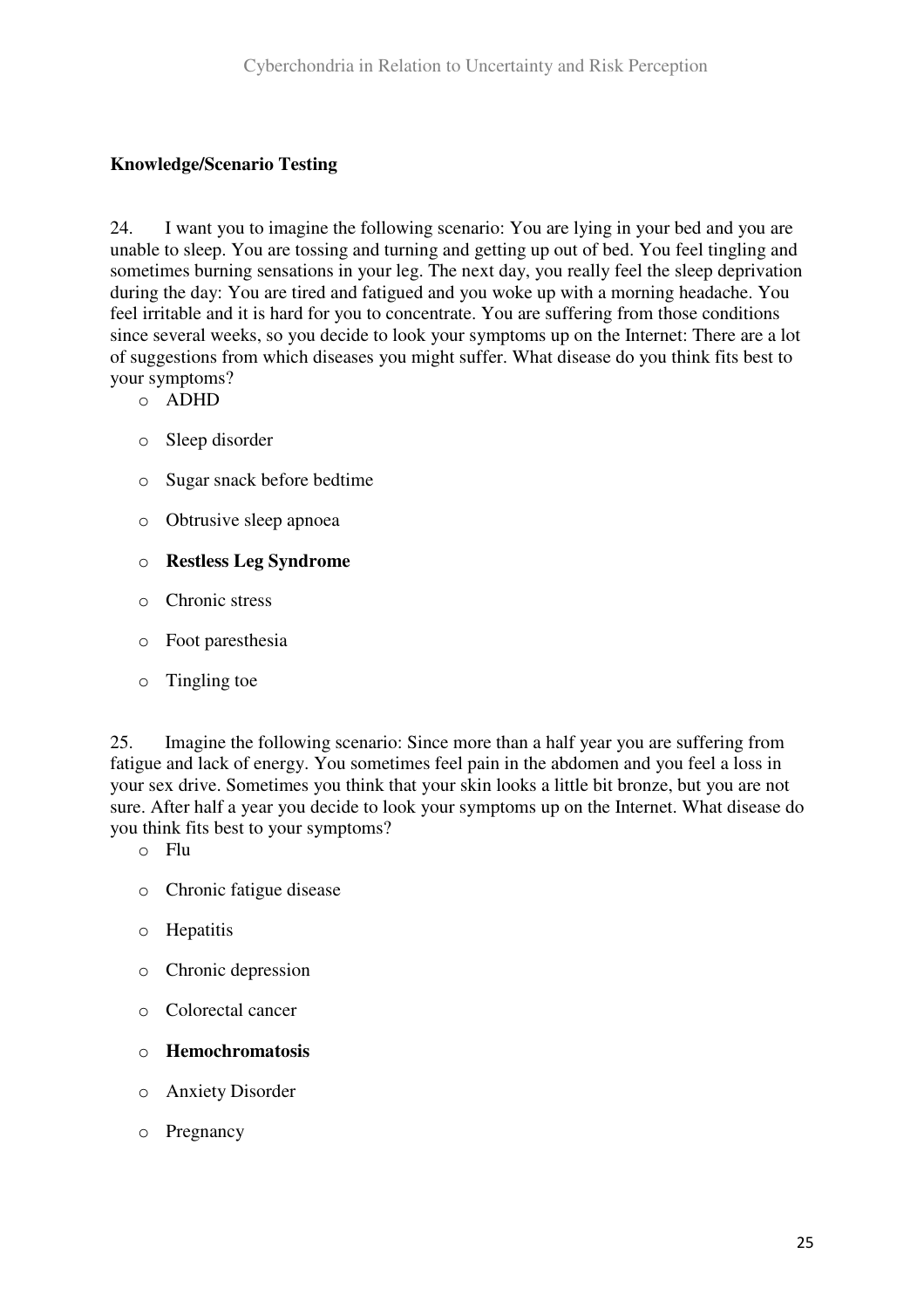26. Imagine you are suffering from pain in your stomach. Your nose is running and sometimes stuffy. You feel a shortness in breath which is quite uncomfortable. Besides, you see rashes on your skin. More frequently, you are vomiting after you have eaten some food. What disease do you think fits best to your symptoms?

o Asthma

# o **Food allergy**

- o Food intolerance
- o Lactase deficiency
- o Food poisoning
- o Gluten intolerance
- o Gastrointestinal cancer
- o Oral allergy syndrome

27. Imagine the following scenario: Since two or three days, you are suffering from a runny nose and frequent sneezing. You feel a nasal congestion. Moreover you feel very uncomfortable because you experience from time to time a high body temperature. You are coughing and suffering from body aches. Your throat feels very sore. So you decide to look up those symptoms on the Internet. On the basis of those symptoms, which disease do you think fits best?

- o Common cold
- o **Flu**
- o Respiratory syncytial virus
- o Primary bacterial pneumonia
- o Acute HIV infection
- o Meningitis
- o Infectious mononucleosis
- o Food poisoning